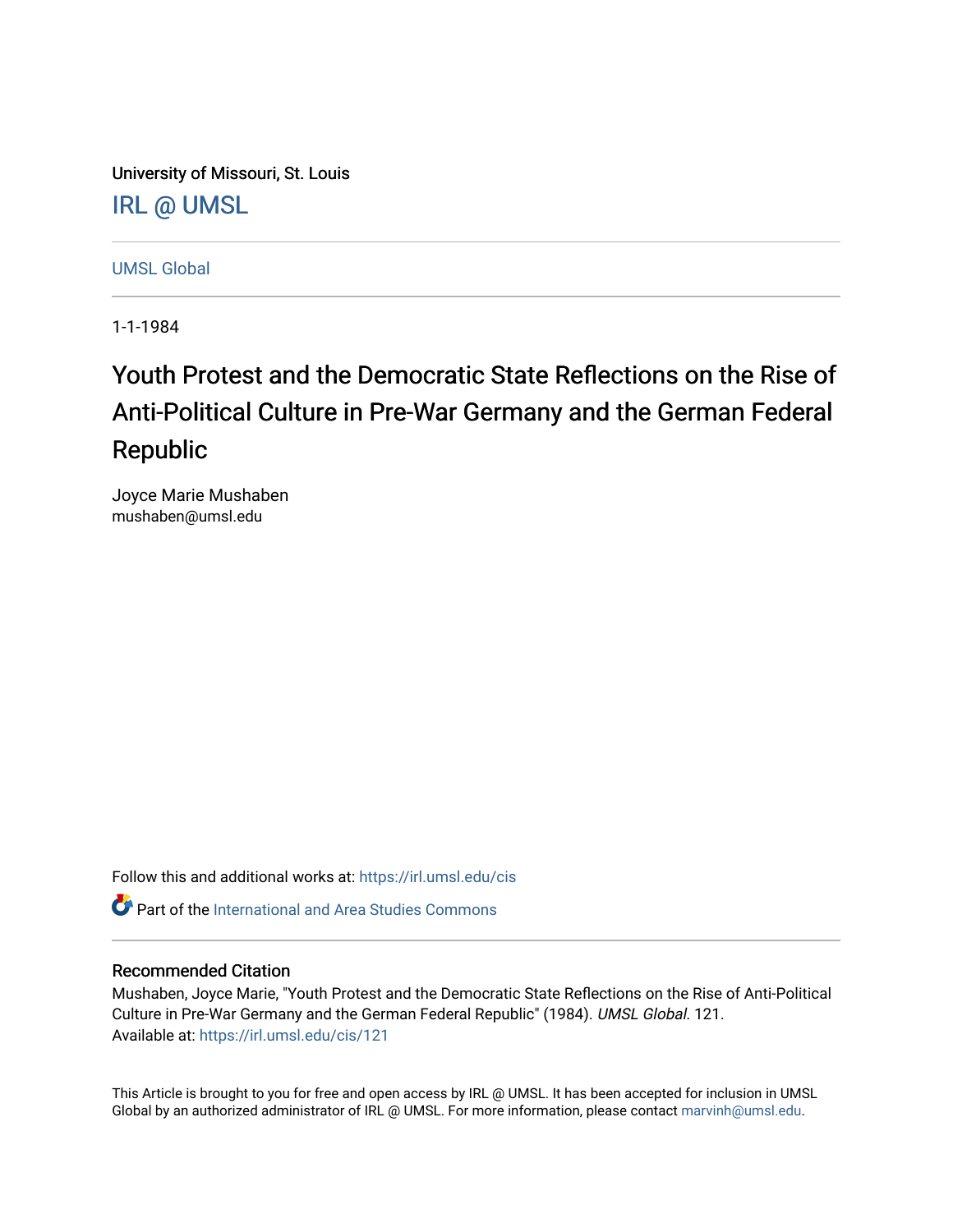Occasional Paper No. 8407 September, 1984

## Occasional Papers

The Center for"lnternational Studies of the University of-Missouri-St. Louis issues Occasional Papers at irregular intervals from ongoing research projects, thereby providing a viable means for communicating tentative results. Such  $"informal"$  publications reduce somewhat the delay between research and publication, offering an opportunity for the investigator to obtain reactions while still engaged in the.research. Comments on these papers, therefore, are particularly welcome. Occasional Papers should not be reproduced or quoted at length without the consent of the author or of the Center for International Studies.

Youth Protest and the Democratic State: Reflections on the Rise of Anti-Political Culture in Pre-War Germany and the German Federal Republic

1·  $\overline{\phantom{a}}$ 

by

Joyce Marie Mushaben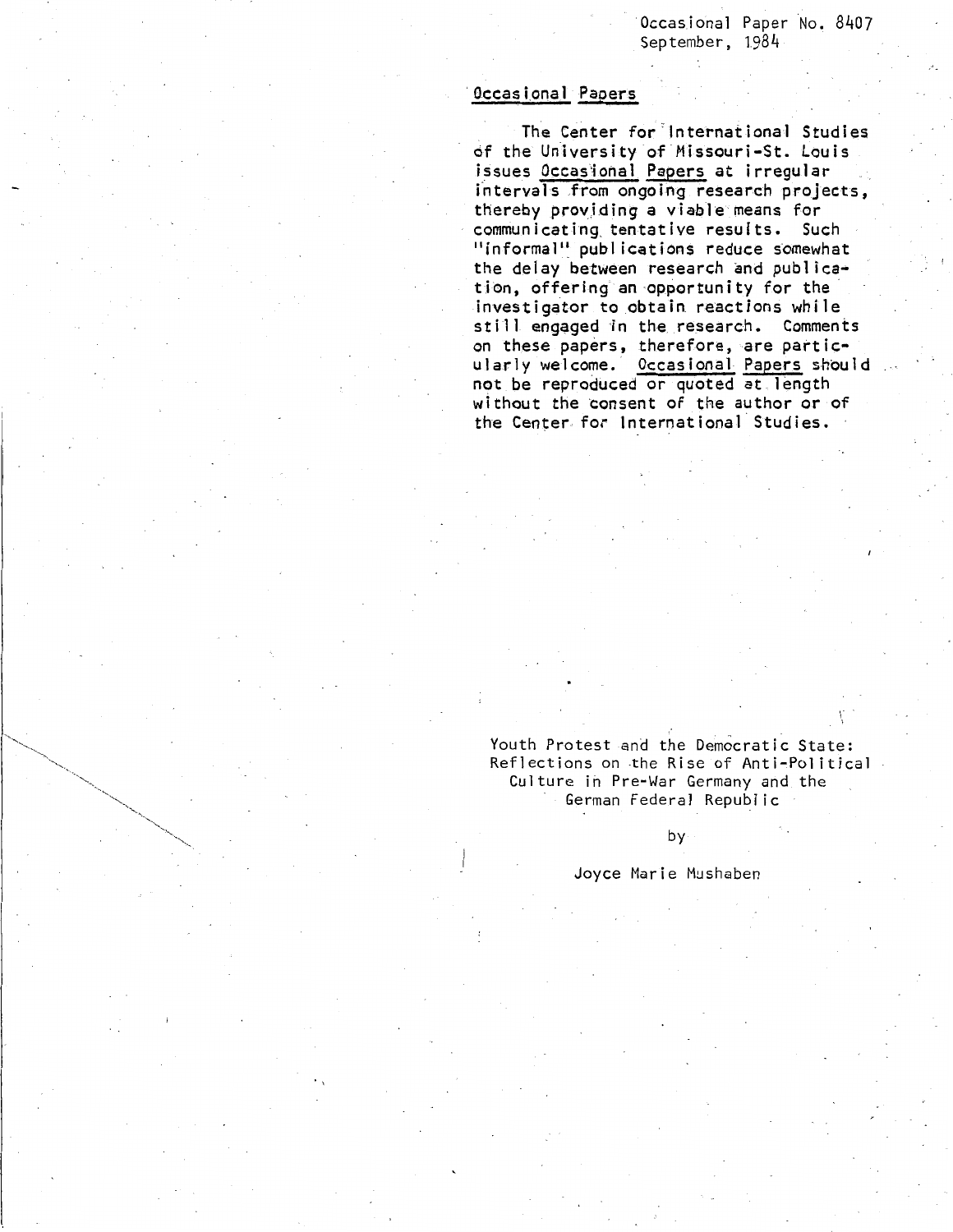## YOUTH PROTEST AND THE DEMOCRATIC STATE: REFLECTIONS ON THE RISE OF ANTI-POLITICAL CULTURE IN PREWAR GERMANY AND THE GERMAN FEDERAL REPUBLIC

Joyce Marie Mushaben Department of Political Science & Center for International Studies University of Missouri-St. Louis St. Louis, Missouri 63121, USA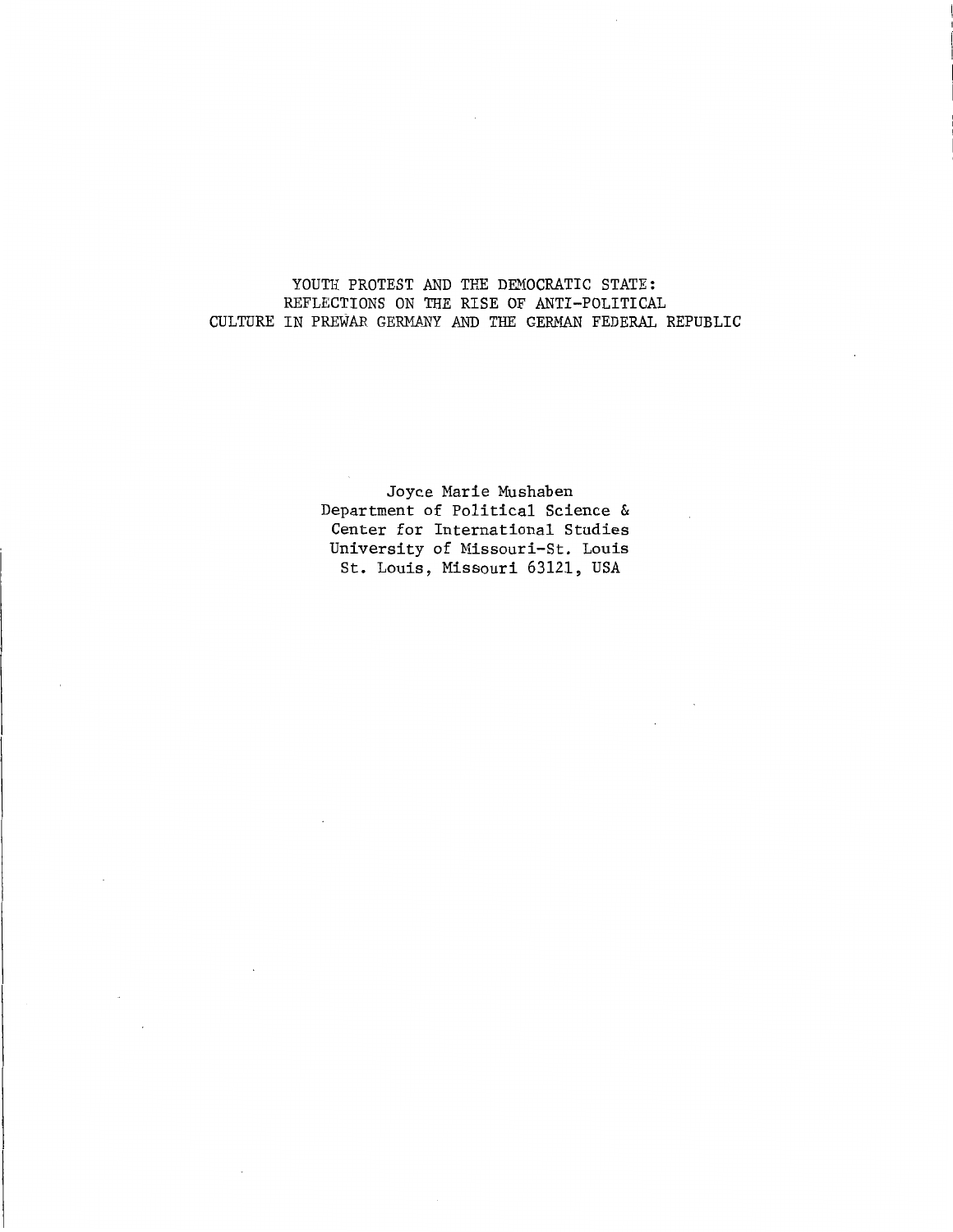## ABSTRACT

The "youth problems" that manifested themselves in major outbursts of protest in Western European cities at the beginning of the decade have their roots not in the traditional conflict between the generations, but rather in problems of a more global nature, ranging from structural unemployment to the threat of nuclear war. This paper compares and contrasts current manifestations of unrest among the 1980's "No Future" generation with German youth movements of the 1920's and 1930's. It considers the contributions of these movements to the rise of an anti-democratic political culture and a liberal democratic one during the pre- and post-World War II periods, respectively. The basic contention of the essay is that the generations real-life experiences with the fascist state militate against a repeat of history; but the author also notes the need for ''mutual learning", between the generation presently occupying positions of power and the generation more likely to be found occupying vacant houses in major German cities.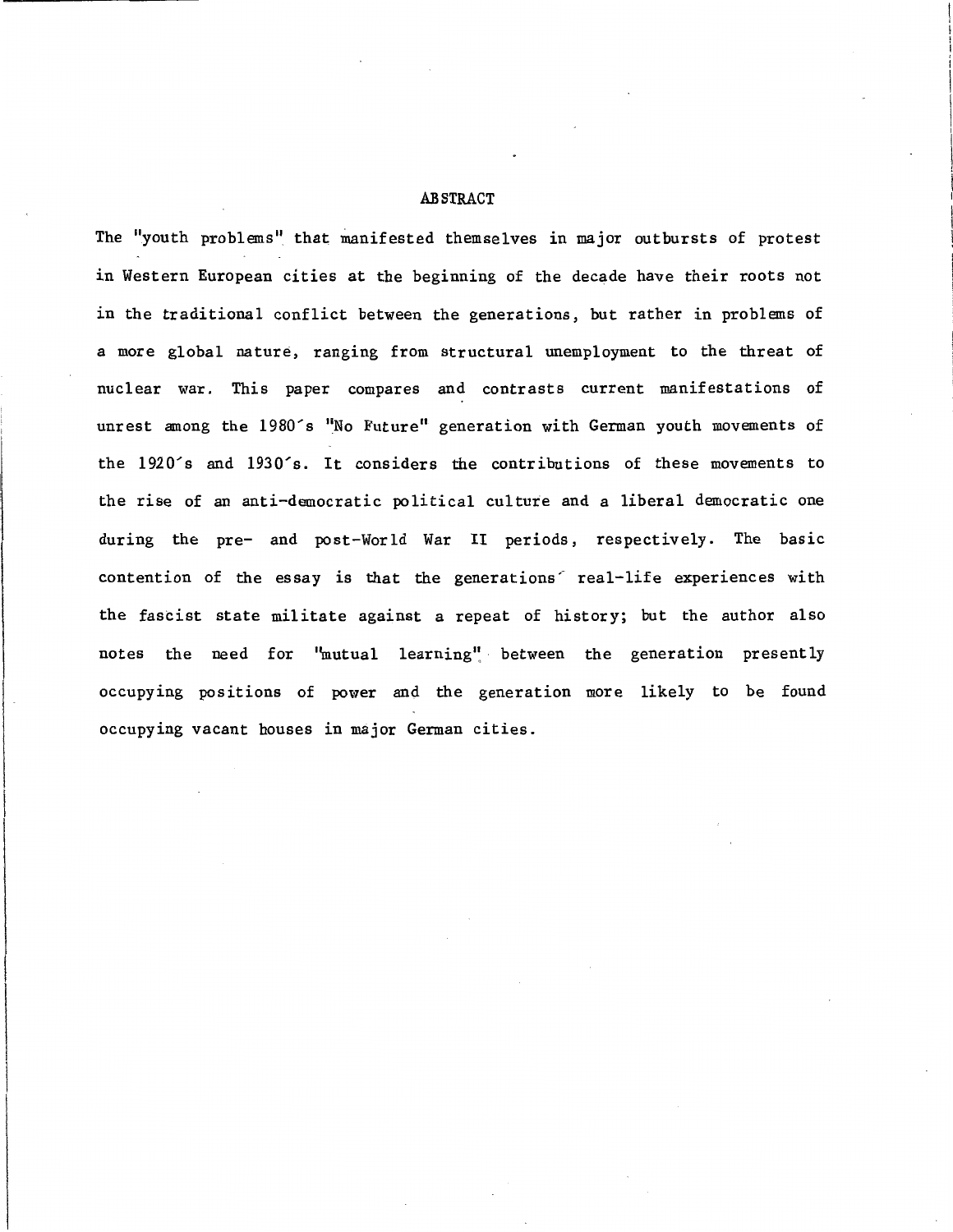#### INTRODUCTION

"They look like Hitler Youth, they act like Hitler Youth, only they don't know who Hitler was."

--Rock-concert promoter in Berlin·

(Die Zeit, July 16, 1982)

Several years have elapsed since political authorities last witnessed major outpursts of violence- among youth in a variety of European cities. An eerie veil of political calm seems to have descended upon Brixton and Toxteth, which bore witness to racial unrest during the summer of 1981, and has cleared the streets of Zurich, where unrest focused on the issue of autonomous youth culture centers from 1977 to 1980. That same veil also seems to have smothered the protests of squatters in Berlin, Frankfurt .and Amsterdam, following a number of forceful evictions in 1981 and 1982 (Bodenschatz, et al., 1983; Mushaben, 1983). But all is not quiet on the European front, and political authorities would be ill-advised to shrug off those earlier explosions as the product of high temperatures and a case of temporary insanity among proverbially impetuous youth. The "youth problem'' has not been resolved; indeed, developments taking place beneath the calm surface should not be underestimated in terms of their long-term political significance.

Public interest and parliamentary attention accorded to "youth problems" over the last few years have been. precipitated by the sensationalistic nature of various protest events (Enquete Kommission, 1983; Friedrich Ebert Stiftung, 1982). Numerous academic studies and investigative reports have been presented for public scrutiny; few have produced any concrete political results to date. The more widely publicized (and critically acclaimed) works include: two analyses written by the Swiss Eidgenossische Kommission fur Jugendfragen (1981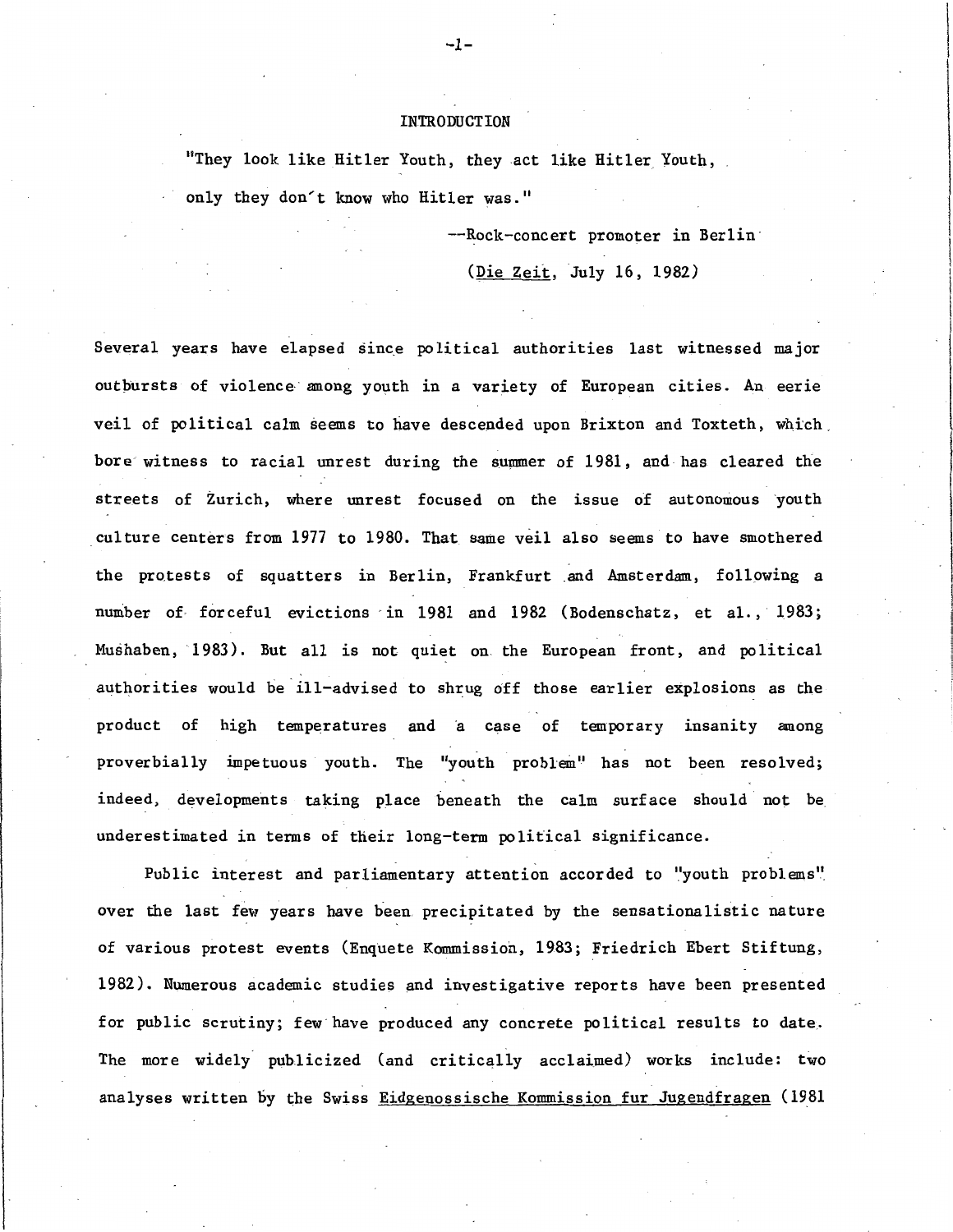and, 1982); a study by the West German Federal Ministry for Youth, Family and Health (1981); a survey conducted by the Youth Foundation of the German Shell Corporation ( 1981); an evaluation conducted under the auspices of the State Ministry for Labor, Health and Social Policy in Nordrhein-Westfalen (1982); and an extensive investigative report compiled by the Inquiry Commission on Youth Protest, convened by the German Bundestag (Enquete Kommission, 1983). What is most striking about all of the studies now in circulation is that each begins with a narrow focus on the "youth problem," but ultimately concludes that the outbursts of unrest cannot be defined in terms of the traditional conflict between the "generations." Without exception, investigators point to the deep-seated case of "postindustrial blues" afflicting the major European systems. Their discussions reveal that the problems of youth are not created by youth, but are in fact rooted in global concerns about economic breakdowns, educational failures, structural unemployment, environmental destruction, and nuclear proliferation -- in short, they relate to the future of the human race.

The "youth dimension" inherent to problems of a global nature rests with the perceived decline in opportunities for social and economic integration, as well as with the younger generations' troubling lack of identification with the existing structure of democracy. Official concerns with the problems of integration and identification have given rise to a number of speculations as to the "extremist potential of youth" (Infratest, 1980). It has moreover led a mixed bag of political authorities, social workers, academic researchers and journalists to look for parallels between the German youth movements of the 1920's and 1930's, the mass mobilization of the 1940's, arid the adolescent protests of the 1980's (Schlicht, 1980).

The purpose of this essay is twofold. Its first objective is to look back

-2-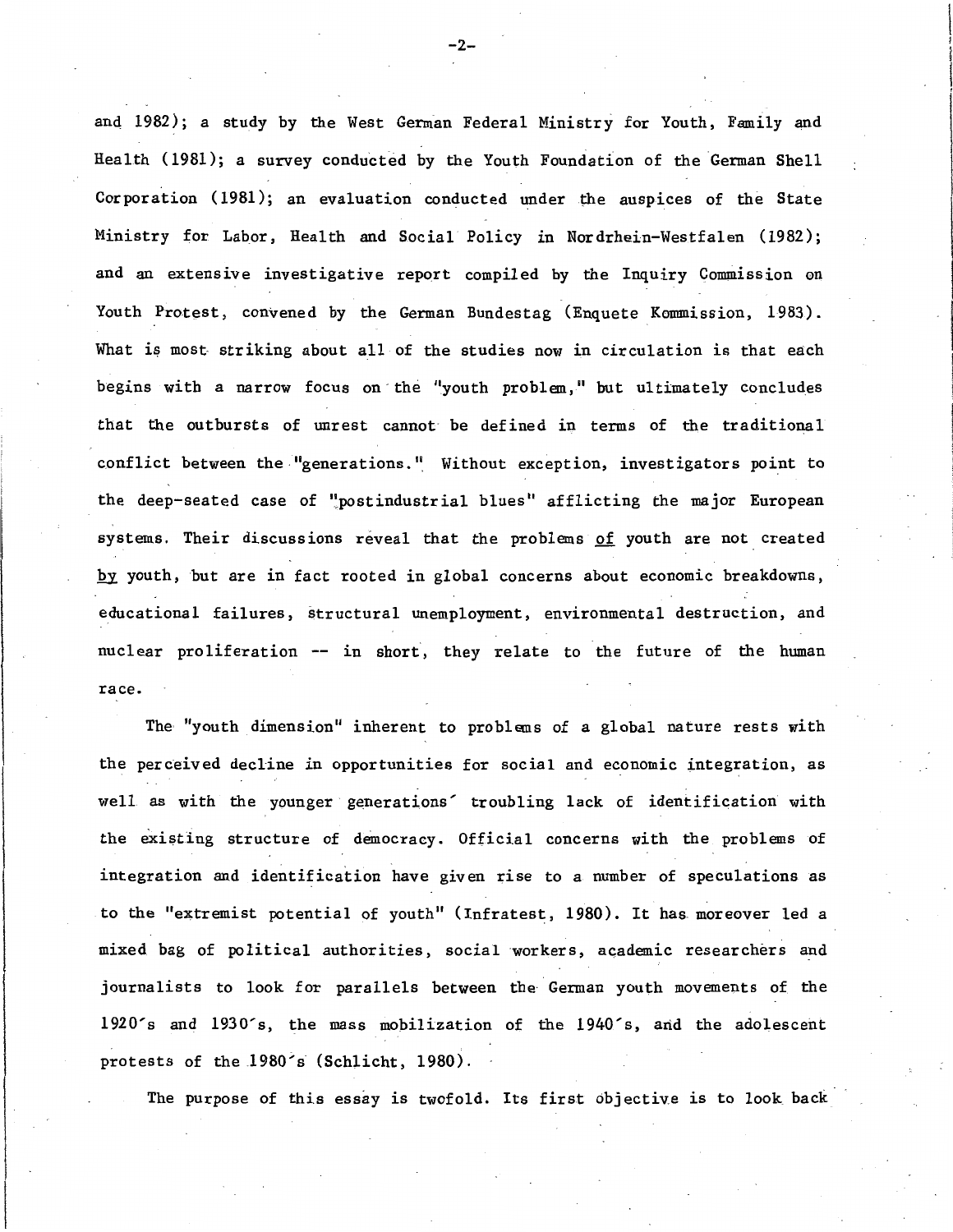to the evolution of those earlier youth movements in Germany, and to their unique, albeit problematic contributions to an anti-democratic political culture during the first half of the twentieth century. Having devoted the last three years to research on the patterns of youth and leftist protest in the Federal Republic, I am all too conscious of the fact that those who study history will not necessarily be spared the fate of repeating it. Nevertheless, the second aim of this essay is to dispense unceremoniously with the notion that a new generation of Hitler Youth is waiting in the wings, and that German authorities must crack down on youth or risk a rerun of the nationalistic crisis of the 1930's and 1940's. The essay rests on the premise that each generation makes a contribution to the process of social change, and that these contributions, though cumulative in their effects, are also qualitatively distinct. It moreover argues . that changing socio-economic conditions generate new mechanisms and new agents of political socialization, thereby altering the political conscioµsness and the nature of each generation's identification with the political system in which it finds itself. Finally, it advances the hope that "generational learning" is not a one-way street, a process by which the estabiished cohorts hand-over to the successor generation the keys to unaltered political. institutions steeped in pre-ordained values merely for veneration and safe-keeping -- such would virtually ensure social stagnation, if not democracy's very demise.

The essay begins with a brief depiction of the changing roles and functions of "youth" in modern society, and considers why youth has become a topic of such intense political discussion. It then summarizes historical developments and highlights politically significant aspects of the Wandervogel and Bunde movements during the pre-World. War i and Weimar periods. The third section considers the role and lot of Hitler Youth, as a prelude to the

 $-3-$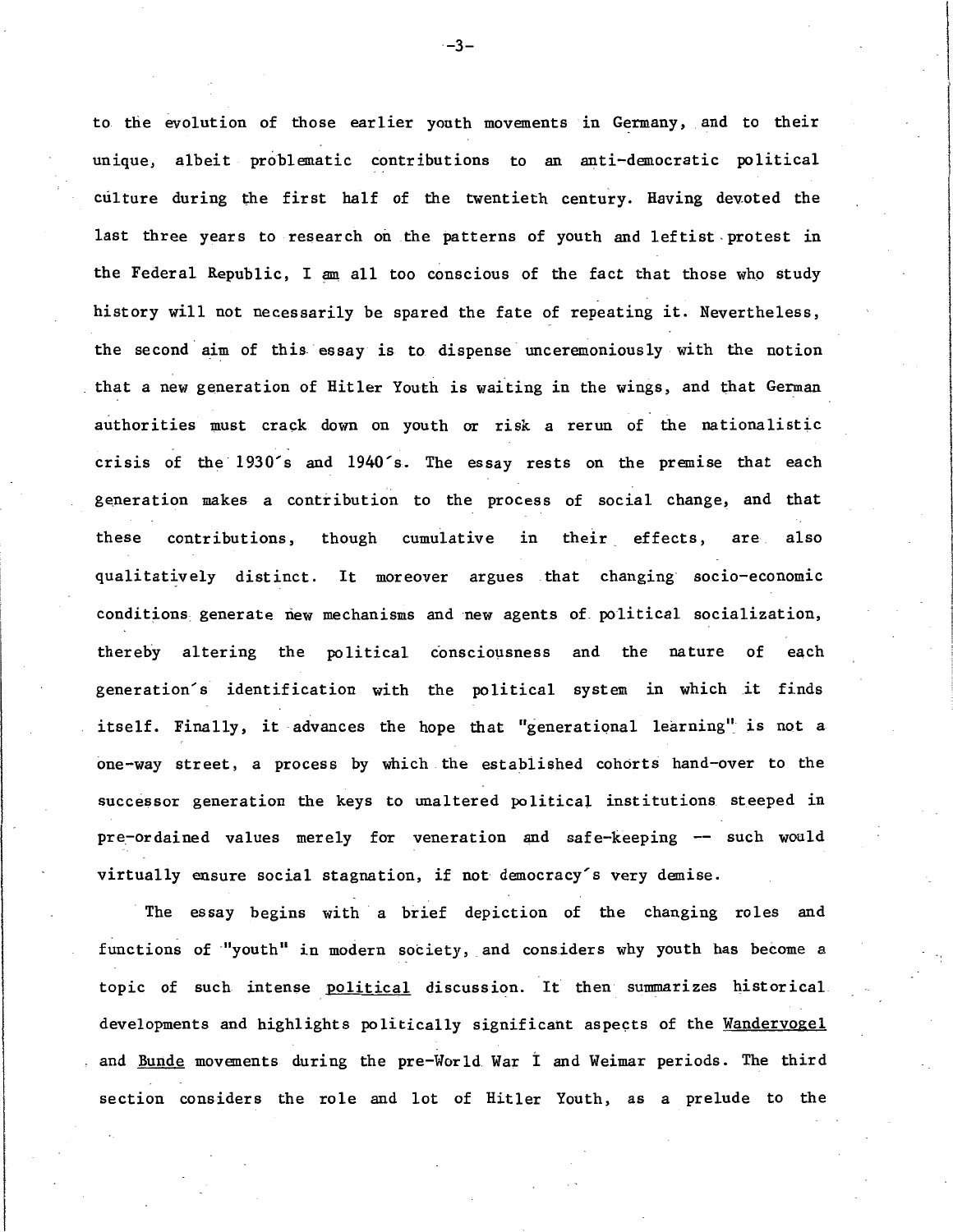comparison with youth activism in the 1980's, found in the fourth section. The concluding portion of the essay looks to the links between "youth" and "protest" and "democracy," based on the findings of the critically enlightening studies cited above.

As to the representativeness of these findings, it is virtually impossible to provide a "head-count" specifying the proportion of "youth" that identifies with or actually participates in various forms of protest. Many refuse to take part in organized surveys, anticipating negative personal consequences for responses that are not system-konform and distrusting the motives for data collection (e.g. Berufsverbot). The fact that 31.3 percent of one major target sample refused to answer questions on the subject of political extremism attests to the inadequacy of existing quantitative measures (Infratest, 1980). The studies already cited have sample sizes ranging from 90-100 to 2,000-3,000, which are used to project a protest contingent encompassing anywhere from 10 to 20 percent of "youth" (loosely defined as those aged 12-23 in Nordrhein-Westfalen, or 14-25 in national studies). The. purpose of this essay is to examine the substantive concerns behind youth movements, rather than their numerical strength.

#### YOUTH AS A POLITICAL VARIABLE

In passing through the stages of advanced industrialization, it appears that in most Western societies, "what began as a response of confused perplexity caught in the pat phrase, the generation gap' -- became over the years, an intense and intensified struggle" (Hall and Jefferson, 1982:71). The struggle came as a result of the growing tensions between youth's. demands. for greater self-determination and the desire to shape its own future, on the one hand, and the establishment's efforts to regiment and direct youth in accordance with its own perceived needs and future vision of society, on the other. The

-4-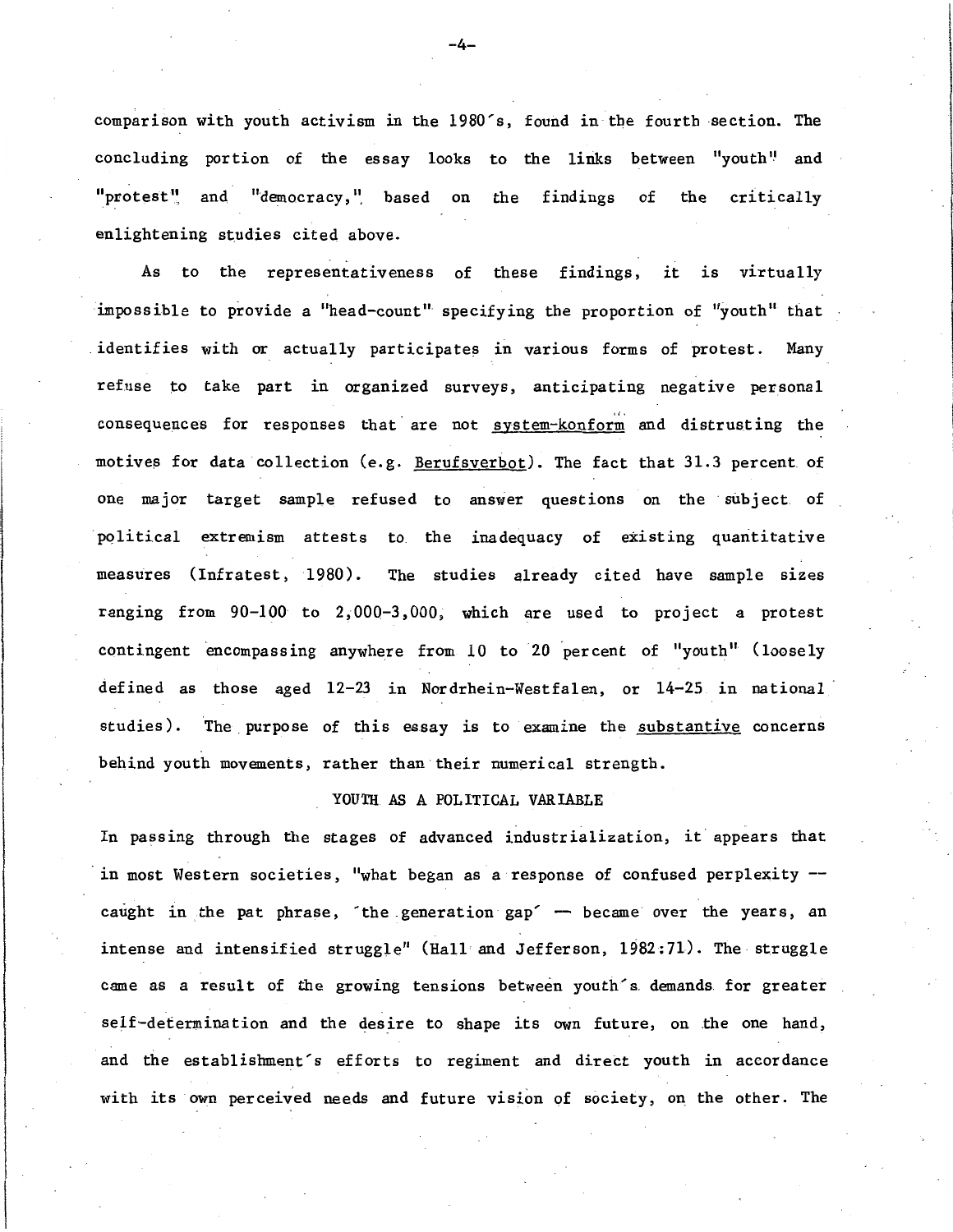intensification of the struggle has stemmed in part from new opportunities for expression made available to youth, as well as from a growing awareness regarding the contradictory nature of the futures envisioned by the generations on both sides of the gap.

During the post-war eras, the complex interaction of structural variables, changing socioeconomic conditions, life-cycle effects, and growing state concern about the actions of impetuous youth contributed to the formation a "new socialization type," with its consequences for the political education of youth (Brusten and Malinowski, 1983; Ziehe, 1975; 1982). According to this "new type," the interactive effects that have thus far transformed the societal framework, in which youth exchanges its not-yet for real-adult status, have produced moreover changes in the personality structure. It is the latter, Ziehe (1975) argues, that lies at the root of youth's identification and motivational crisis, not an isolated event or personal experience. This crisis, now so complex in its origins, has increased the likelihood that the conflict between the generations will be intensified still further, because it is a crisis that is being prolonged.

The term "youth" has undergone a signficant amount of "conceptual stretching" following the advent of industrial society. Across the decades, society has sought to mitigate the potentially disruptive effects of a recurrent state of generational conflict by promoting the prolongation of the earlier life-cycle stages, i.e. through the expansion of the educational system or, ultimately, through measures aimed at redefining the social. functions of youth. As this essay illustrates, however, the prolongation strategy has generated many new problems. In the post-industrial era, youth no longer constitutes merely a "transitional phase" in the life cycle. Consequently, the question of how best to effect its integration into the

-5-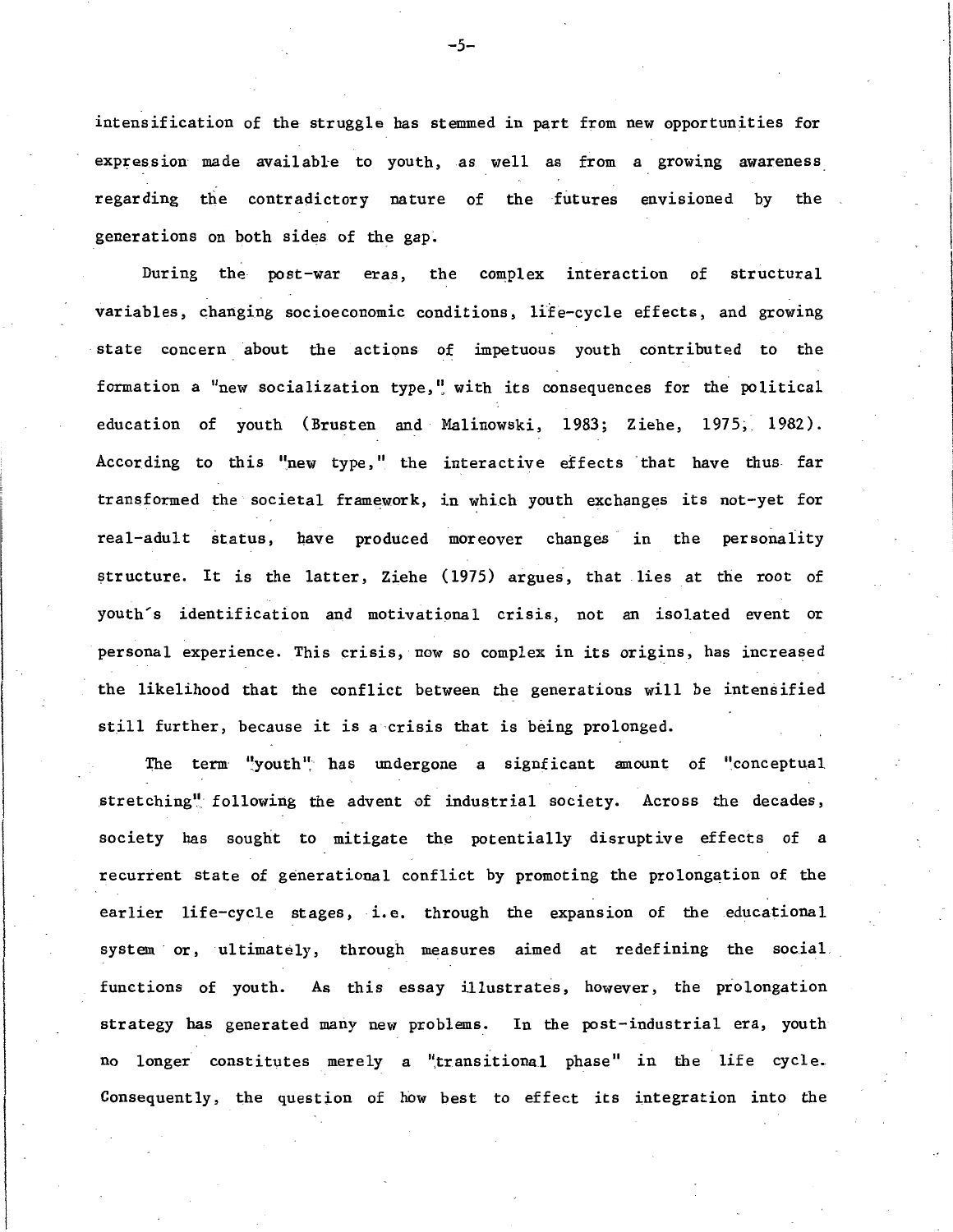adult order has become more complicated and difficult to answer.

Early political and social integration is deemed. desirable, while economic integration has been postponed, in light of recurrent unemployment crises. The "young" participants in the squatters' movements, the unemployed who have turned to alternative parties and projects, the "youth" marching off to join Baghwan and other religious sects, range from 15 to 30 years old. ,\_ Legally speaking, many are actually young adults, entitled to full membership and equal status within the system. Their status is to a large extent undermined by their continuing financial dependence upon the resources of the family or the state. Dorre and Schafer thus have found it useful to speak not of youth, but of "post-adolescence." The reference is to those individuals who have reached a point in the life cycle where the desire for status recognition, intellectual, sexual and political self-determination directly conflicts with their continuing economic dependency (Dorre and Schafer; 1982: 25).

Prolonged adolescence has precipitated a growing sense of marginalization that derives from the relatively higher rates of unemployment afflicting those who would enter the labor market for the first time. It has resulted moreover in a tendency among the young to view integration as an all-or-nothing proposition. Lacking the resources for an immediate gratification of their own material needs, post-adolescents are not inclined to contribute to the legitimacy of the system by pledging their loyalty free of charge. The integration process is thrown out of synch, which makes it necessary to find ways of integrating the integration processes. Last, but not least, another effect of the prolongation strategy often overlooked is that youth now has. more time to reflect critically and to confront collectively social problems and perceived injustices. Extended schooling provides access to more

-6-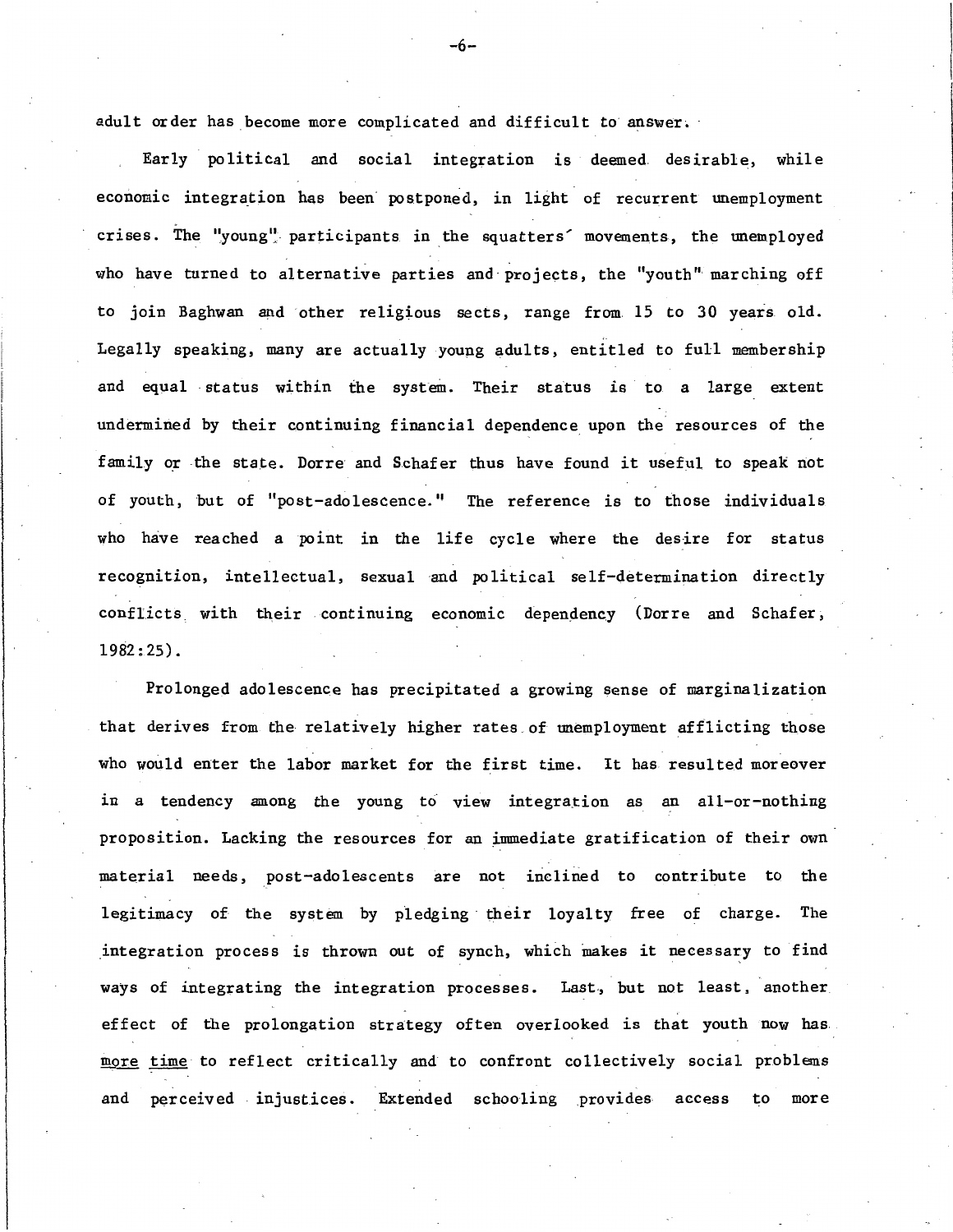information, unemployment points out discrepancies between the theory and praxis of equal opportunity, and involvement in alternative projects sets up an emotional antenna that directs identification inwards rather than outwards.

Youth unrest does not necessarily assume the form of street protest and open rebellion; quieter, perhaps even more creative manifestations are found in the search for new lifestyles and values. Giesecke (1981) attributes the rise of a youth movement (as distinct from activities orchestrated by adults for youth) to the younger generation's inability to find a home for its own goals in the existing institutions. Due to their "spontaneous" character, youth movements lack an ideological foundation, but this does not preclude conscious efforts to bring about improvements in the human condition by developing organizational forms of their own.

The political options available to youth, questions of voting age aside, are not unlimited. The first would be to resign oneself to the existing distribution of politics, "letting politics be politics." Alternatively, a post-adolescent may instead concentrate his/her political energies on a particular theme (e.g. exploitation of apprentices, environmental protection); or s/he may look for consensus within a small group and adjust personal-political needs to that particular niche. Other alternatives would be for teens to adhere fervently to parental convictions, or to fill a perceived void by seeking explanation and political direction in universal ideologies or membership in radical organizations. The final option is either to engage in active protest, or to drop out of the system altogether (Enquete Kommission, 1983). Each alternative poses a different set of problems and dilemmas with respect to\_ eventual social integration.

With the further prolongation of youth, the "normal" socialization processes may be rendered inadequate. A stronger peer orientation outside of

-7-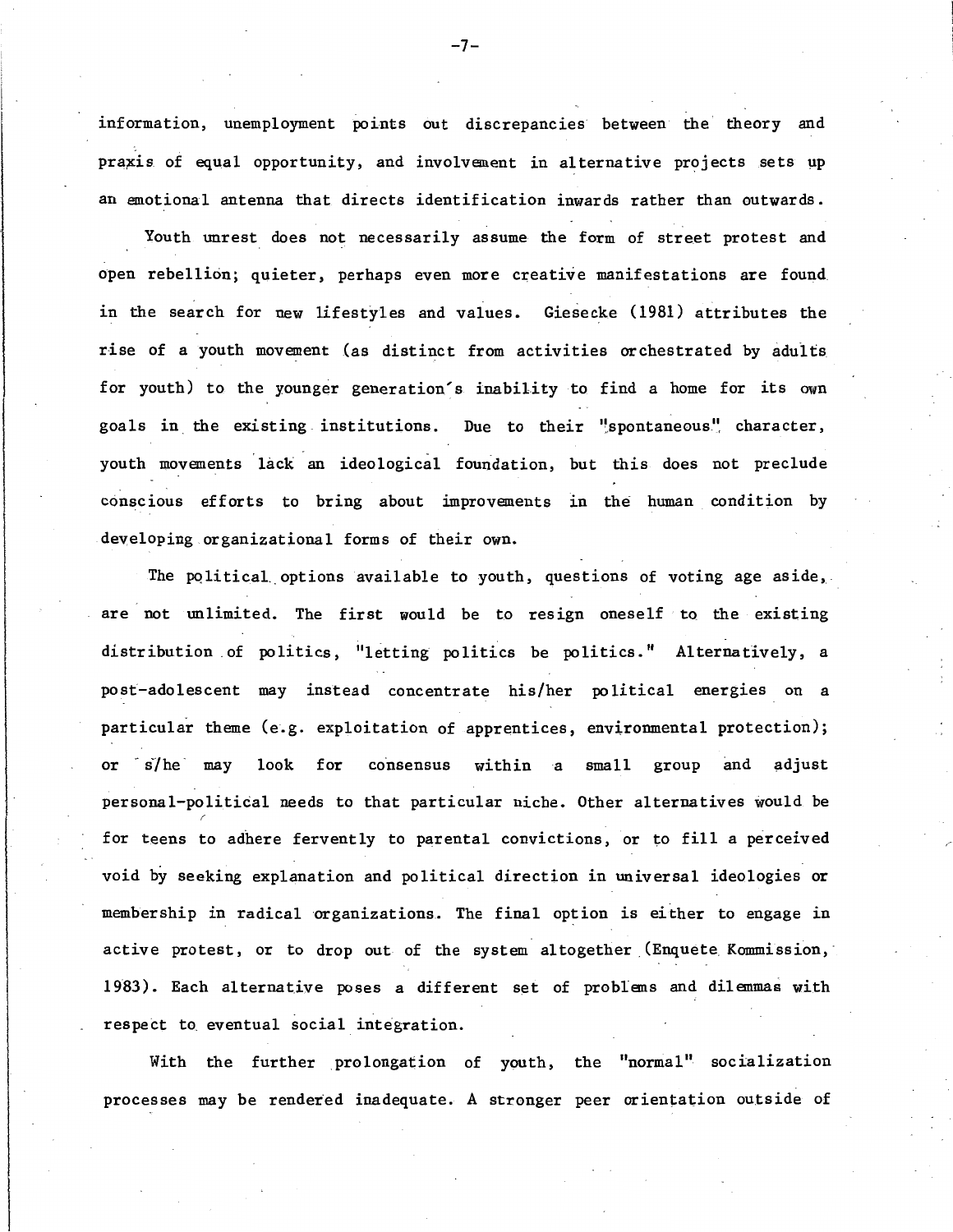family and classroom results in a process of youth-socializing-youth, whereby cohorts begin to develop their own language and their own rules for . . interpersonal behavior. Parallels between the Wandervogel of the teens, the Bunde of the twenties, and the squatters of recent years are found in the emphasis all three place on a search -for emotional. community, paying little homage to things intellectual.  $-$  more important is the common experience of what social scientists have since diagnosed as "alienation" (Giesecke, 1981; Laqueur, 1962). Peer-group integration signifies a desire to reject--theemotional rigidity, perceived over-regimentation and the routinization found / . especially in the schools; it further gives vent to resentment against adults' monopoly over the knowledge and physical resources necessary for survival, which enables them to dominate and control the allocation of social values.

-8-

The larger question yet to be posed with respect to twentieth century youth movements in Germany is whether or not each occurrence ought to be interpreted as an isolated phenomenon, as a historical subject, or rather as a representative of the needs and problems afflicting society as a whole during . In the contribution of the contribution of the contribution of the contribution of the contribution of the contribution of the contribution of the contribution of the contribution of the contribution of the contribution a given era. In the final analysis, "what youth are searching for in a youth movement or youth association depends on what the surrounding society offers to them or withholds from them, and ... the balance between emancipation and safety, or alternatively, social integration<sup>"</sup> (Giesecke, 1981:212). Evidence J', suggests that these movements have reflected the great and problematic issues of the times; in each case, what started out as non-political groups could not avoid being drawn into direct confrontations with the institutional. establishment over political values. Laqueur (1962) argues that the early ·youth movements presented a microcosm of a Germany in the throes of modernization. Rare were the ·political and ·intellectual leaders born between 1890 and 1920 who were not themselves directly involved or heavily influenced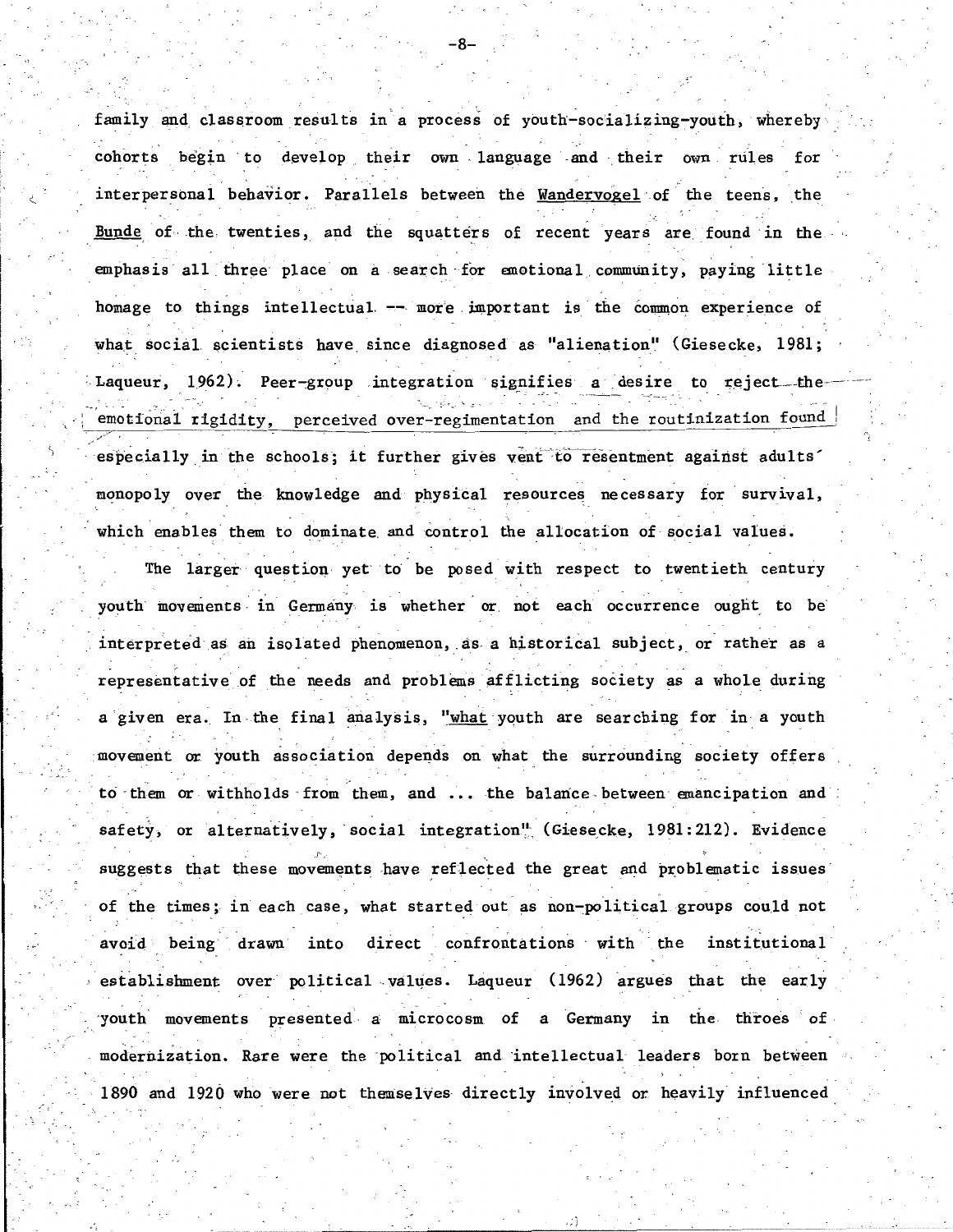by Wandervogel and Bunde developments, the same generations who would preside over the mobilization of Hitler Youth. It is the very generation which fell victim to the mass socialization experiences of the  $1930$ 's and  $1940$ 's that has had to seek explanations for youth's disaffection during the late 1960's and early 1980's. I turn now to the experiences and expressions of protest that shaped each of those generations.

FROM RAMBLES TO MARCHES: WANDERVOGEL, FREE YOUTH AND BUNDE MOVEMENTS From the day it was conceived, on November 4, 1901 in the backroom of the Ratskeller Steglitz, the movement of school-age wanderers who would explore the German countryside and stimulate a revival of folk music and culture was slated to become a "splendid failure" (Laqueur, 1962:237). In contrast to other industrializing states, Germany at the turn of the century had yet to complete a bourgeois revolution; it had failed to experience the triumph of liberalism, and remained anti-capitalist at heart. Substituting for a positive identification with the state was an unflappable sense of personal duty to Kaiser and Reich; systemic reforms traditionally had been imposed from outside or above.

The initial outbursts of Germany's "angry young men" were not so much an act of political opposition, as they were a protest against a lack of warmth, emotion, vitality and idealism felt by the children of the privileged middle classes. No appeal was made to working-class youth; the movement's founders sought no attachment to parties, churches or other adult-dominated institutions. They advocated a return to the golden values of <u>Germania</u>, to romanticism, medievalism, folklore and poetic love. "Rambling" was to become their unique art form that enabled them to grow better acquainted with each other, as well as with the  $V_{\text{afterland}}$ ; this resulted in a kind of "organic" identification that two decades later would become volkisch, then racist and,

-9-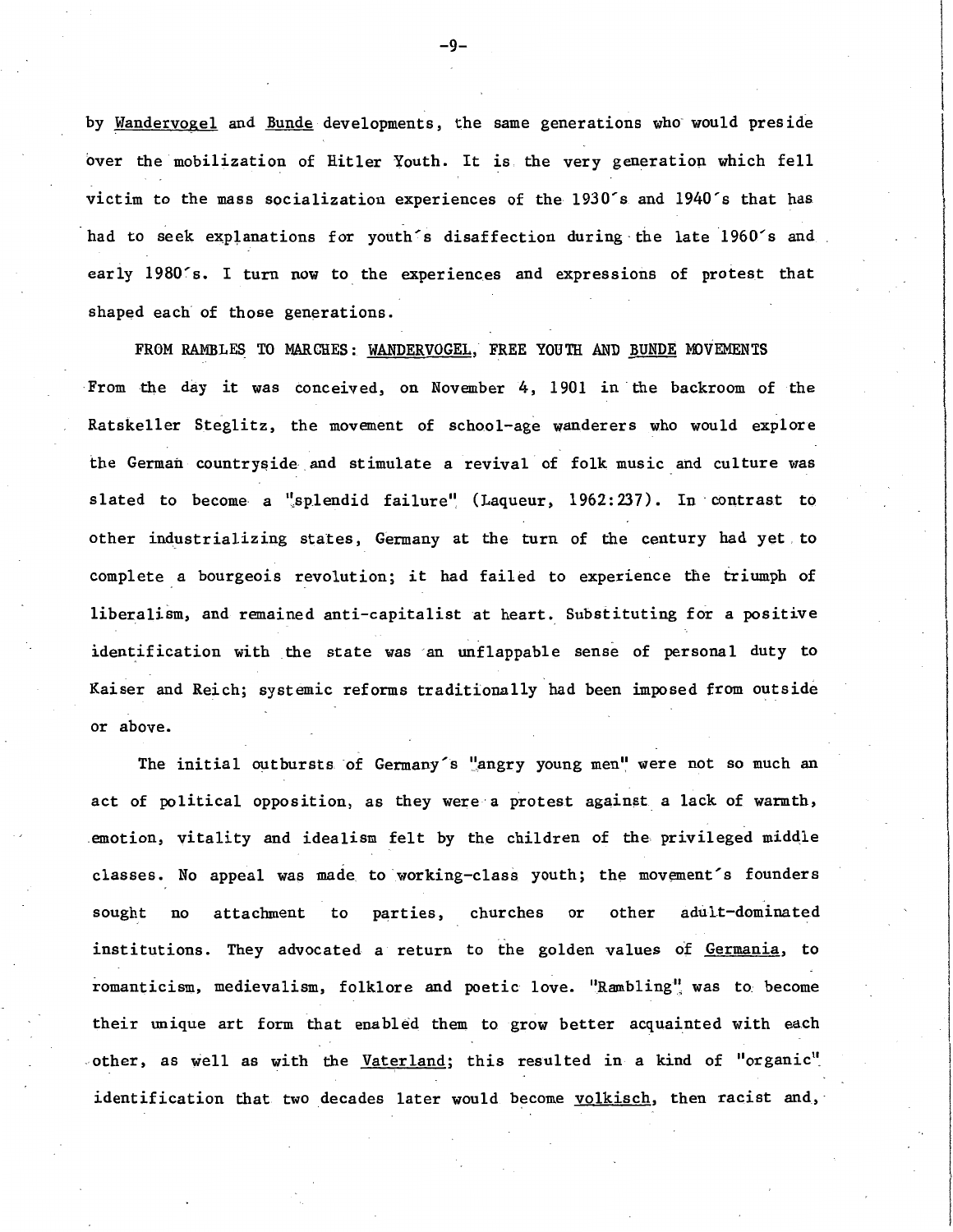ultimately, fascist. Their one concession to adult society was to have themselves legally chartered, beginning with the "Wandervogel, Committee for Grade-schoolers' Rambles." The dual identification with peers and with nature provided an opportunity for creating their own spiritual and physical Lebensraum. Their affiliations were consciously apolitical. In short:

If lack of interest in politics could provide an alibi from history the **Mandervogel** would leave the court without a stain on its character. However, it has been realized for a considerable time that lack of interest in public affairs is no civic virtue, and that an inability to think in political categories does not prevent people from getting involved in political disaster (Laqueur, 1962:48).

As the associations grew in number and in size, the Wandervogel experienced pressures to conform to public expectations, e.g. to provide for the exclusion of girls or at least for a strict segregation of the sexes. The ramblers' camps were certainly no den of free love; more often they served to sublimate the stirrings of juvenile libido by denying the boys an opportunity to find their way to girls -- perhaps a bit too successfully. Rumors of homosexuality abounded later, but were not openly discussed. With the exception of a few major scandals, public authorities and concerned adults "preferred to call a spade an agricultural implement" (Laqueur, 1962:62).

The Social Democratic Party and the Trade Union Congress were taken by surprise 1901-1908 when apprentices and working-class youths also began pressing for an autonomous organization. In contrast to the middle-class Wandervogel whose loose associations. were devoid of political purpose and: expressly focused on comradery and communication, proletarian youth favored a tighter organizational structure to promote solidarity among exploited

 $-10-$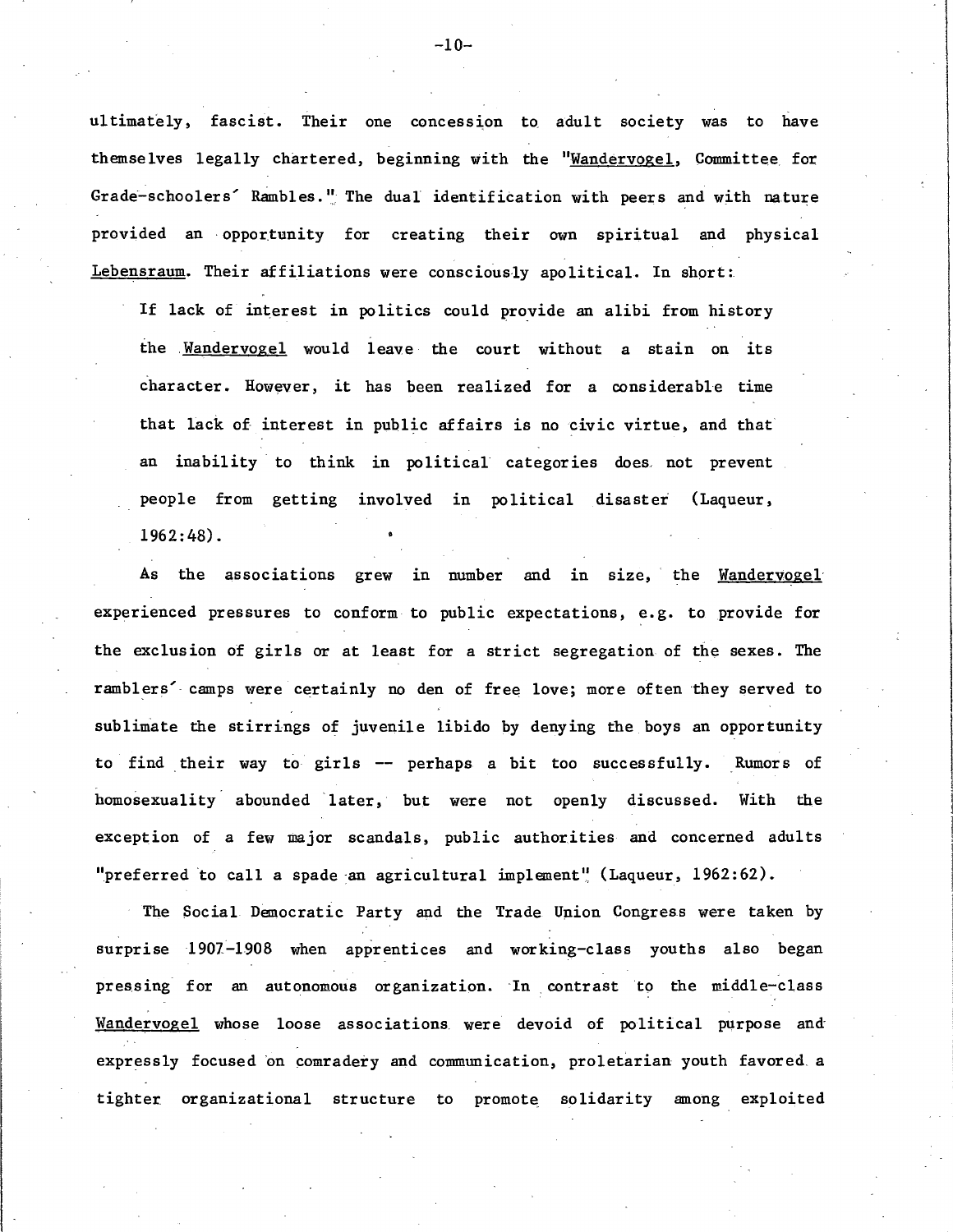apprentices and other economically disadvantaged groups. They accepted the very non-romantic, rationalistic and capitalistic tendencies rejected by the Wandervogel, based on their own desire. to take advantage of existing opportunities for social mobility, rather than await the socialist utopia projected by their adult comrades. Party eld\_ers, on the other hand, believed there could be no specific "youth interests" that would not be accurately and automatically represented by the "parent" organizations. Caught up in this internal struggle, proletarian youth had neither the time nor the resources necessary to embark on carefree treks through the countryside. Consequently, there was little overlap between the two spheres of youth activity  $-$  problems of confrontation and polarization would arise as the youth movement acquired a national character, along with a national roof organization after World War I.

The Wandervogel movement became more "ideological" as its first generation of leaders grew up and went on to the universities, where they joined the newly created Academic Freischar (Free Corps) or affiliated themselves with the increasingly nationalistic fencing fraternities. Many eventually moved into the teaching pr0fessions, granting them an official role in the youth socialization process. The young ramblers' model spread to Switzerland and Austria between 1910 and 1913, at which time. local and regional leaders decided to form a loose confederation for all Wandervogel groups called the Free German Youth (FdJ). The FdJ provided the formula for self-determination, expressing members' desire to act "at their own initiative, on their own responsibility, and with deep sincerity" (Laqueur, 1962:31). Federation leaders were immediately faced with their first major political controversy regarding the questions of "racial purity" and Jewish membership raised by the Austrians. The Wandervogel understood themselves to be a GERMAN movement and were thus somewhat ambivalent on the issue, although

-11-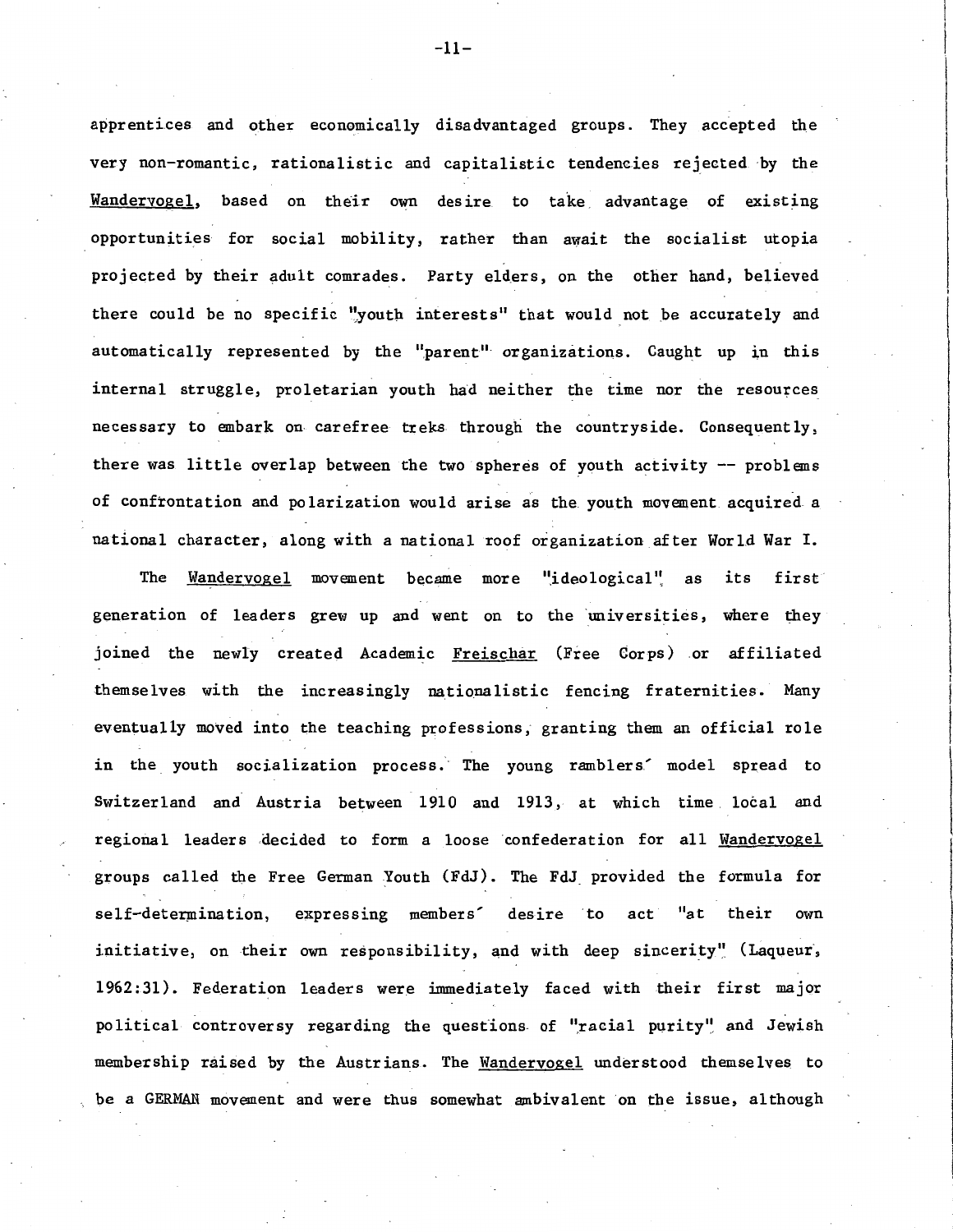radical anti-Semitism was publicly professed by one explicitly right-wing group led by adults, the paramilitary Jungdeutschlandbund. After 1912, the Wandervogel did become part of a general groundswell of right-wing nationalism, but the FdJ decreed officially that the exclusion of Jews from their ranks was to be decided on a case-by-case or regional basis.

The Wilhelmian state maintained a low profile- during the movement's formative years. Its decree of January 18, 1911 formally recognized that it had an "unshirkable duty" and that Jugendpflege (youth cultivation) presented a "national task of the first order" (Giesecke, 1981:63). The decree established a fund of one million Marks for the purpose of subsidizing existing youth organizations, including the Boy Scouts, sports clubs and church-affiliated associations. Prior to World War I, the state had no offices or organizations of its own specifically focused on "youth issues." Hence, the autonomy that various youth-based groups enjoyed in establishing their own goals, activities and membership criteria was substantial.

The character of the Wandervogel movement was affected directly by developments at the Meissner Festival of 1913, and by the formal split that occurred during the Marburg gathering of 1914. At issue was whether or not youth had a right to its own culture and to organizations independent of adult control. The split was manifested in the formation of "right" and "left" wings. It was a time of social as well as movement transition; anti-Semitic· sentiments rose in response to a perceived cultural crisis. The glorification of the past soon was fraught with misgivings about the future, feeding the realization that "happy life" was not an historical given in Germany. As war became imminent, the desire to lead a heroic life grabbed youth's imagination.

The years 1914 to 1919 witnessed the dramatic political· transformation of youth organizations. The war experiences of young conscripts and volunteers

 $-12-$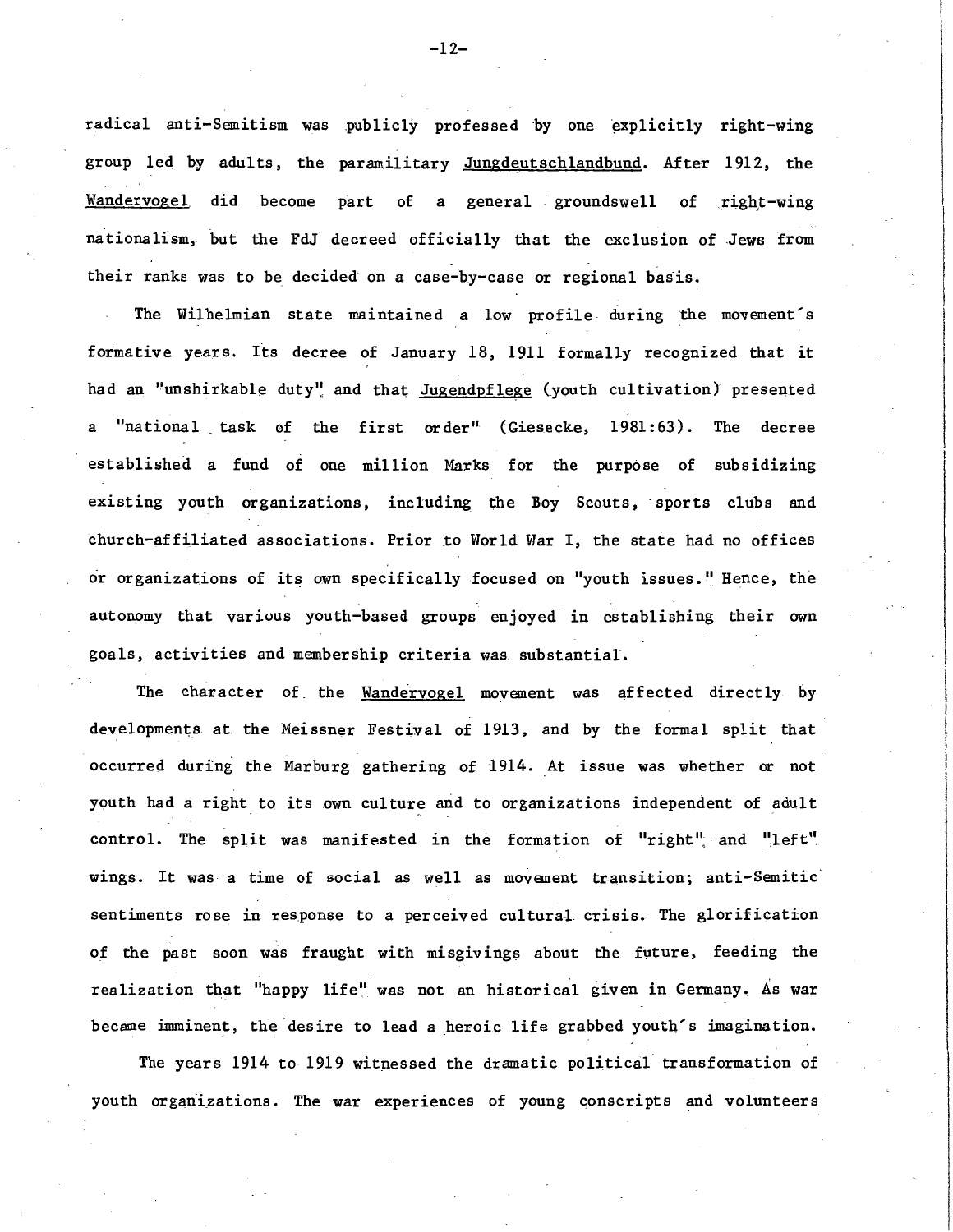contrasted sharply with the leisurely rambles and comradery that had preceded \_ them. For the most part, youth did not question the righteousness of the cause and fell into line as a matter of patriotic duty. The FdJ was affected more directly because of its older membership; of the 14,000 Wandervogel who saw service on the front, one fourth never returned (Laqueur, 1962:97). Those who did return brought with them a sense of the "real democracy" that had played itself out in the trenches, when the struggle no longer relied on military ritual but depended upon the "community" that formed between the leaders and the led, where obedience to the end was voluntary, based on the commander's ability to earn the respect of his comrades. The trend towards radicalization took root among those who stayed at home, as they began to anticipate that theirs would be a unique mission in the postwar perio4:

The emergence of a strong extremist right-wing camp in the youth movement during the First World War was not an isolated phenomenon -- it coincided with the general polarization in German politics. The war, and to an even greater extent the immediate post-war years caused a radicalization both on the Left and on the Right. Among the latter, the official patriotism and national ideology of Wilhelmian Germany was found wanting; state, church and other institutions were thought to be too complaisant, not active and vital enough (Laqueur, 1962:109).

Youth's task would be to provide the vitality necessary to stir the institutions into action behind the national cause.

From 1919 to the mid-l92O's what remained of the youth movement was afflicted by discord, drift, and indecision. A level of group activity was maintained, but it adopted a new style and acquired new content. The Wandervogel movement ended, the Bunde phase commenced. The former had never

-13-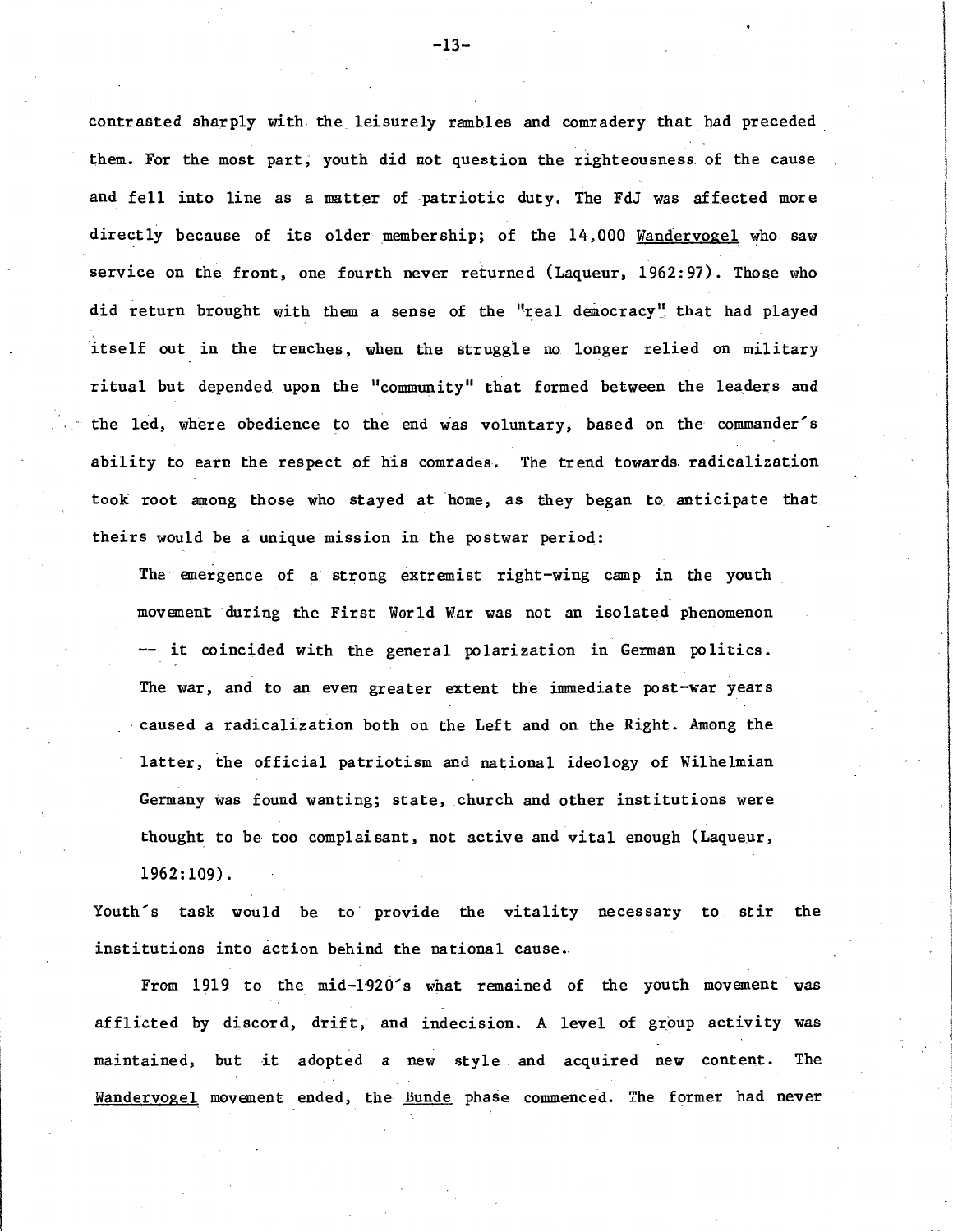assumed that its mission was to change the world, even though it criticized society's lack of warmth and community in a general sense. The society that it had hoped to improve had been wiped out of existence. The new system replacing it under the Weimar Constitution posed an immediate threat to the power and privilege vested in the conservative establishment. The labor movement was also reluctant to welcome the new order, greatly disappointed that the war had resulted not in the triumph of socialism, but "merely" in the creation of a parliamentary democracy. Neither the Catholic nor the Evangelical Church provided active support, although both tolerated the Weimar order for a time.

For a youth unsocialized into its logic, values and practices, a parliamentary democracy left too many variables undefined, too many parameters undetermined. Youth sought to reorient itself by relying more heavily on a military style of organization for its own activities. Reconstituted as the Bunde, youth groups substituted the model of the crusading knight for the Wandervogel's romantic image of the vagrant scholar; a disciplined marching style supplanted the carefree ramblings.

Wilhelmian Germany had failed to provide a stable ideological orientation, but its collapse stimulated growing material insecurity among the upper and middle classes after World War I. This led to an identity crisis that carried over into the personal sphere and intensified fears about "the future." For a brief period, many sought refuge in a return to private forms of. cultivation (sports and theater), the rudiments of a political ohne mich movement. What little breathing space or legitimacy the Weimar state might have enjoyed at its inception was soon chipped away by an unending sequence of economic crises and industrial displacements. War expenses and subsequent inflation wiped out the savings of many members of the middle class, denying them economic security as they approached old age. Small business owners whose

 $-14-$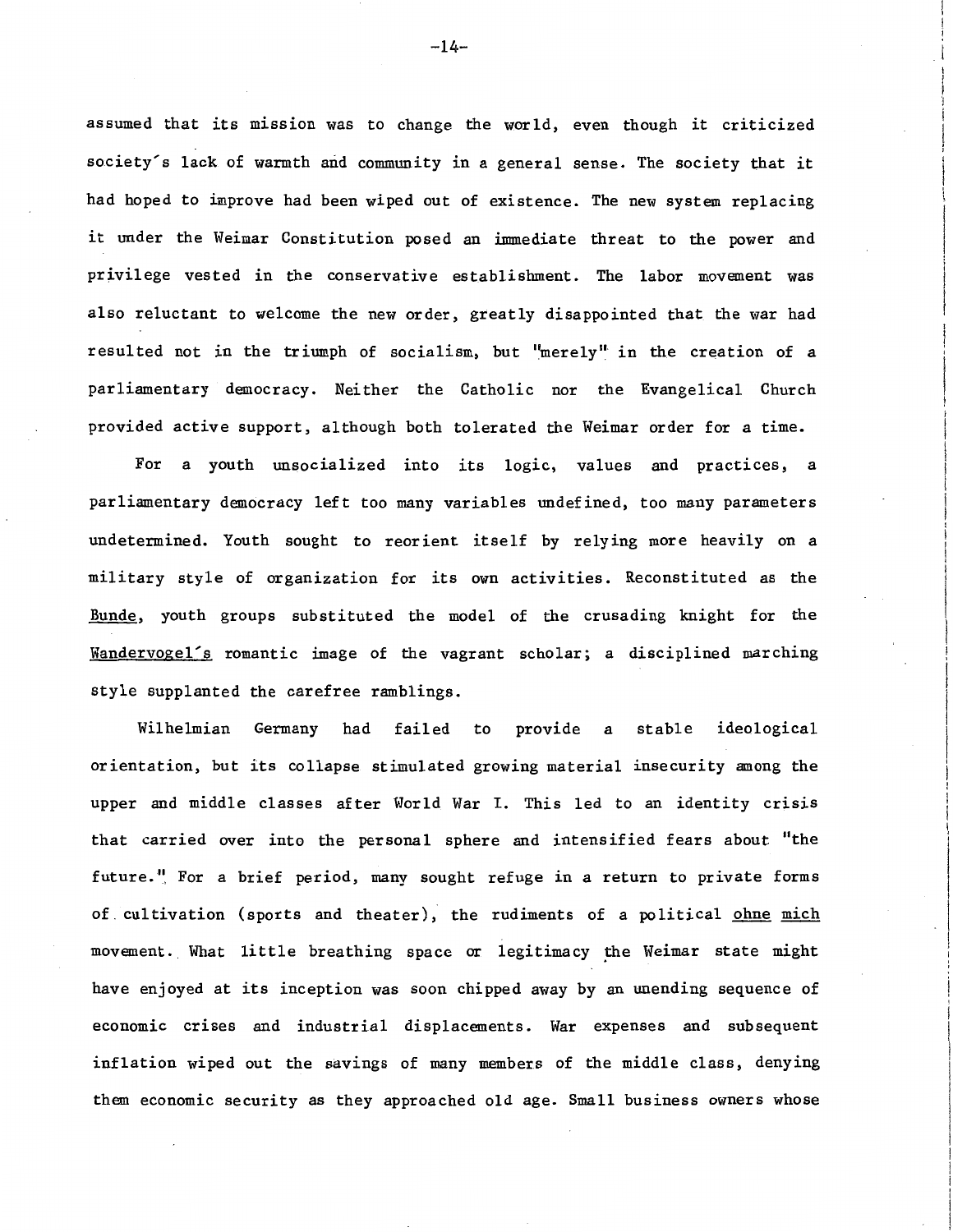assets had been tied up in goods rather than in capital emerged somewhat intact, but they now faced pressures on two new fronts: from organized capitalism with its trend towards carteJization, on the one hand, and from organized labor wh0se affiliate parties were now represented in the Reichstag. on the other. Post-war recovery found Germany enjoying almost full employment by 1922. Its first experience with mass unemployment was. not long in coming, however, affecting not only blue-collar workers, but the traditionally more secure salaried employees as well. The number of unemployed rose from half a million to three million well before the onslaught of the Great Depression; strikes and lockouts were common occurrences. Putsch efforts, the French occupation of the Rheinland and the humiliation of the Versailles Treaty put the nationalist ball in the right-wing's court.

The environment confronting youth was one of great normative, social, political, and economic insecurity. Their organizations were unable to escape the political polarization and internal· militarization· of society at large. The Wandervogel's desire for a return to a romantic, pre-industrial haven was superceded by a "new practicality" geared toward coping with, rather than. escaping from urban conditions. The goal of self-actualization was displaced by the individual's loss of security and the need to find strength and identity in Gemeinschaft (community). The confederation of Free German Youth was destroyed by the need to take a stand on political questions for which it had no base upon which to build a political consensus.. On. the right, the Jungdeutschenbund began to lobby and to participate directly-in the activities of the German national Volkspartei.

The dilemma posed by the increasing polarization that plagued the youth organizations as well as the national Reichstag owed to the fact that there existed few, if any, accurate conceptualizations (much less a minimal

 $-15-$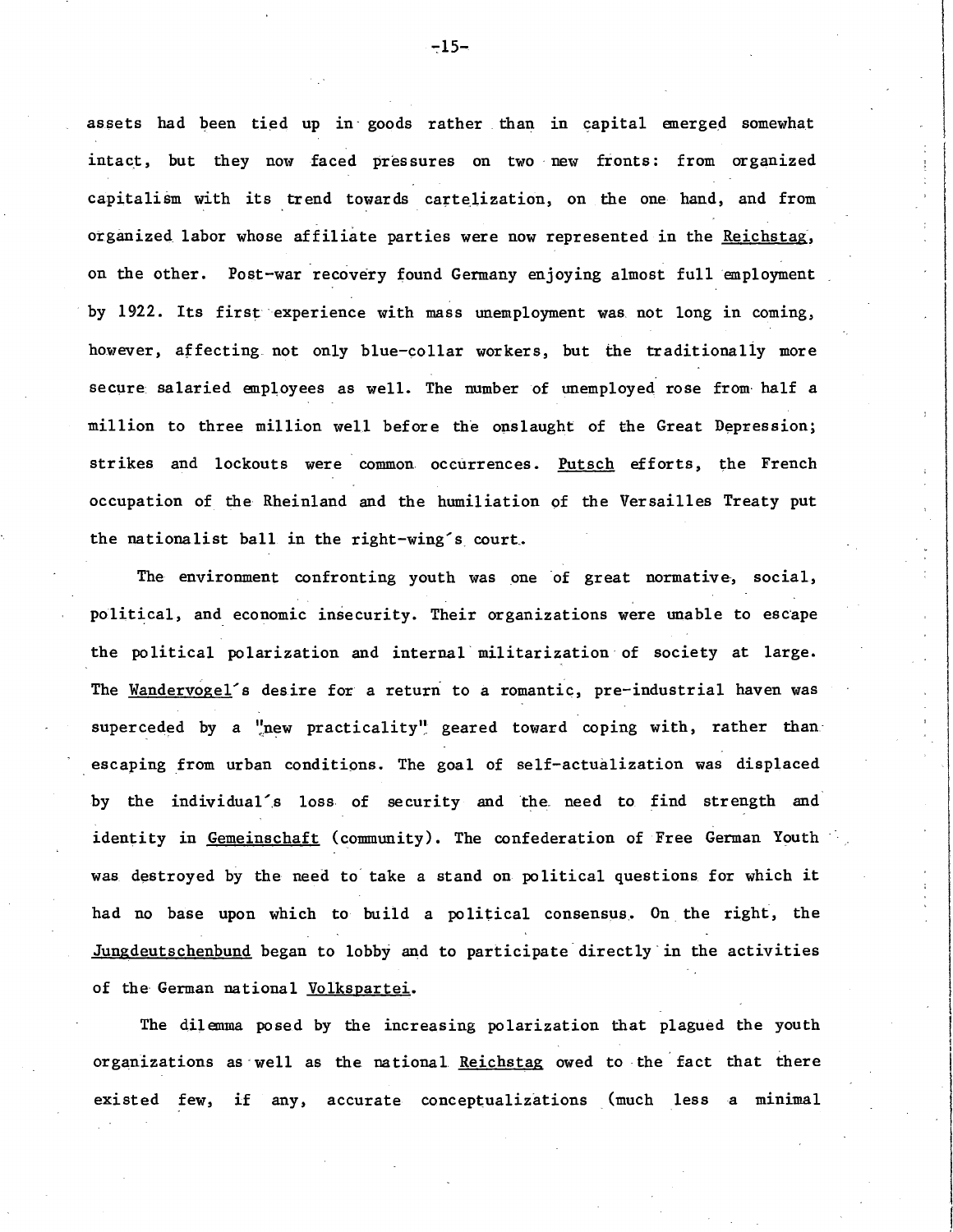consensus) as to the meaning of democracy in the Weimar state. Democratic values and procedures, along with the divisiveness of party competition, had been scorned as the products of "Western civilization" and "bloodless formalism11, throughout the Wilhelmian era (Giesecke, 1981: 83). The new order was viewed by most as a set of formalistic rules for creating power relations devoid of any recognizable organic or substantive logic. The confusion as to the true meaning of democracy\_ worsened, for want of a body of active supporters who could outline its political advantages. Within the youth organizations themselves, a multitude of interpretations made it impossible for previously apolitical adolescents to acquire a consistent ideological orientation. This orientation deficit meant that the new Republic could offer even fewer possibilities for identification with the state than the "old" system had. It moreover intensified the longing for a Volksgemeinschaft. For the younger generation Weimar became the symbol, if not the source, of depersonalization and isolation in a world of artificially created political relations. There were more advantages to be derived from a reliance upon the personal interest demonstrated by the leaders emerging out of one's own peer group than were to be found in being directed by an elected politician unknown to most.

The new groups were much more tightly organized; they sought to make their values and tasks binding on all members, hence their categorization.as Bunde. There followed a proliferation of organizations, about 1,200, whose total membership ranged from a few dozen to 60,000 between 1919 and 1938 (Kneip, 1974). The Bunde were a representation of male society par excellence, complete with paramilitary exercises, uniforms and discipline. Each was divided into small units, arranged hierarchically according to age. groups. Recruiting members from the elite secondary schools and universities, the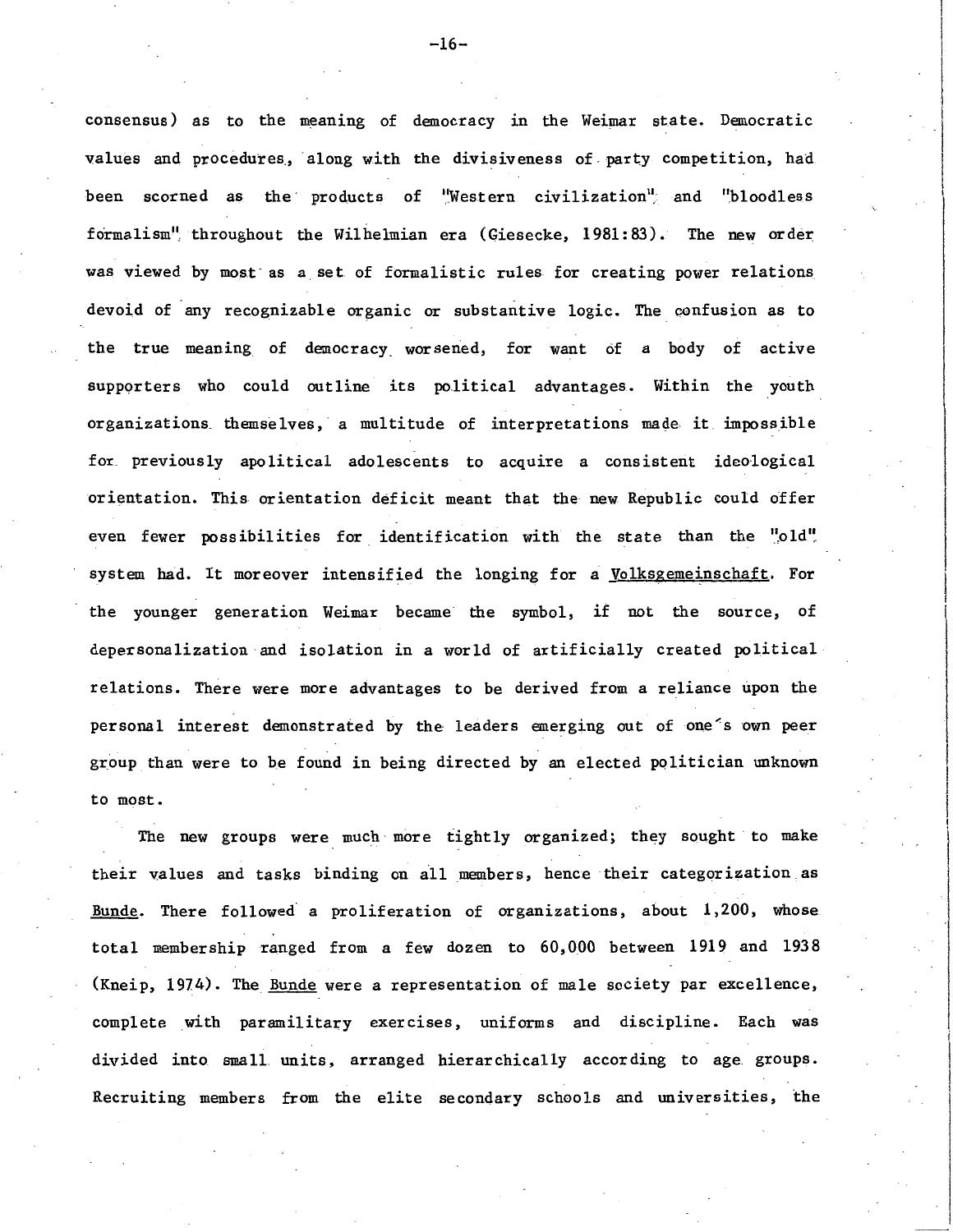Bunde rejected co-education because of its potentially "softening" influence on males. The associations that did permit limited female membership were never intended to provide girls with comparable opportunities for developing their emotional, · spiritual and physical capabilities. A consolidation of groups occurred in 1925 under the German Freischar (Free Youth).

The Free Youth Movement brought a measure of standardization to bear on these groups, which saw themselves as a quasi-alternative to the official political culture. They neither recognized a plurality of interests in society, nor did they consciously pursue a resolution to. class struggle. Rather, they expected the development of the Volksgemeinschaft to follow its own. dynamic. Scouting organizations as well as church-affiliated groups began to emulate the model. The Bunde were openly anti-democratic and became progressively more anti-Semitic. They placed their hope for the nation

in a Fuhrer, not in functionaries, in the integration of the individual based on personal relationships within the Volksgemeinschaft, not upon the particularities of parties and interest groups, on the common heritage of. all Germans even beyond the borders of the Reich -- which the Jews, for example, could only disrupt (Giesecke; 1981:91).

The Fuhrer principle, along with the self-imposed discipline and the exclusionary nature of the group served the orientation needs of. the younger generation by taking responsibility away from an anonymous society and incorporating it into the flesh and blood of one of their own.

This is not to argue that adults made no effort to project their own longings for Gemeinschaft upon youth. The implicit political responsibility of youth -- not yet corrupted by the selfish influences of vested interests -would be to pull the Volk back together. The sentiment was shared by left and

-17-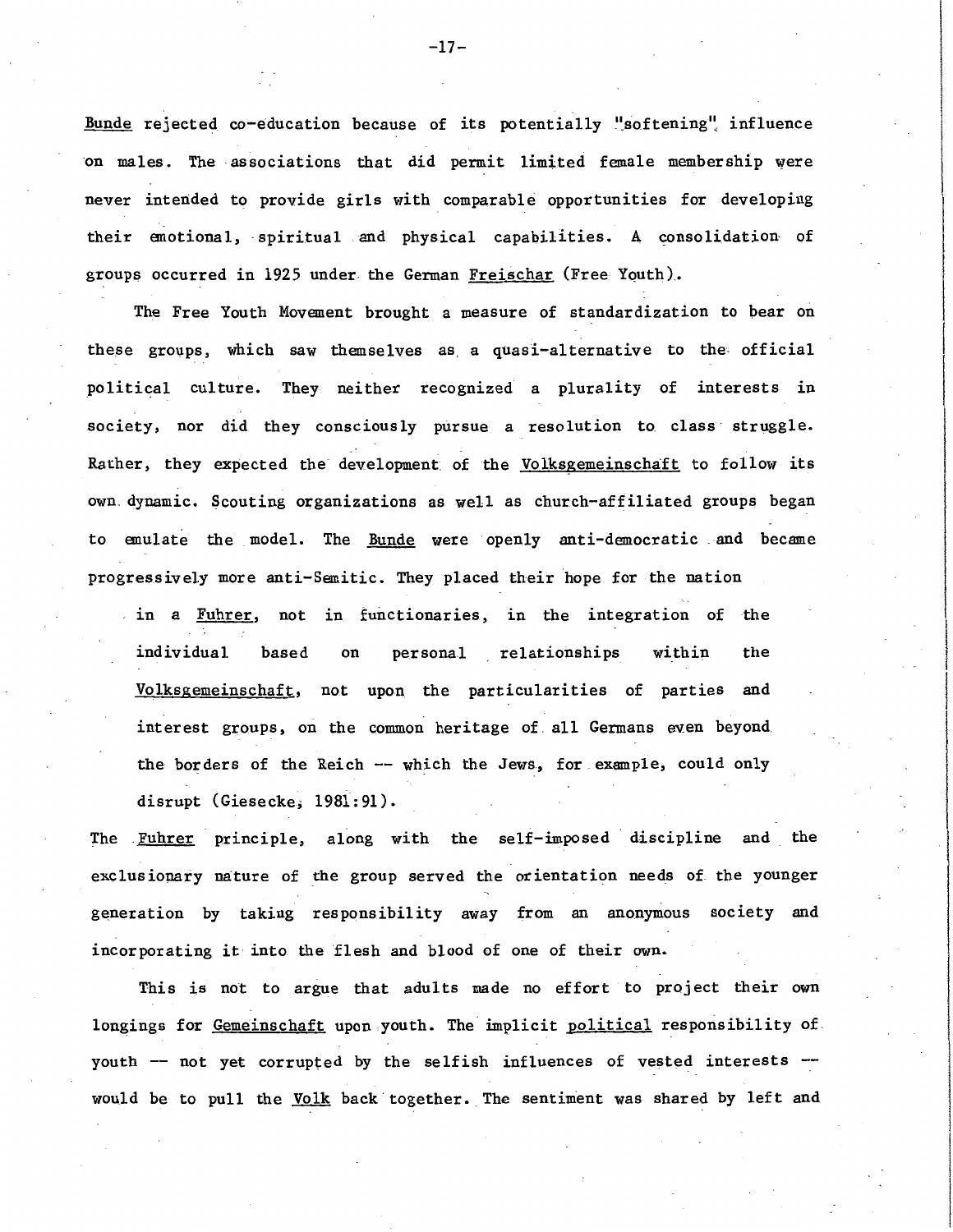right-wing groups both inside and outside the movement. The Republic, in other words, neither waged its own full-scale campaign to win the proverbial hearts and minds of youth, nor could it effectively undermine pulls in the other direction. The youth movement itself remained divided along class lines.

Socialist and communist youth groups. were more politically supportive of the Republic and tended to adopt parliamentary principles for internal decision-making. Females fared much better among the leftists, especially in the communist youth organizations, where ideology dictated an emphasis on equality and emancipation. The unresolved question was whether youth who were not yet eligible to vote within the party could have political interests distinct from those of the adult organization. A majority of the latter continued to view the former as "little comrades" to be schooled in "struggle" (by hanging posters, running errands), with the expectation that those between the ages of  $18-20$  would become full-fledged members. Socialist efforts to recruit new members directly out of various youth groups compelled both churches and the other parties to pursue similar recruitment tactics.

By 1926 the largest and most successful of the Bunde was the Deutsche. Freischar, which was divided over the question whether to remain a youth movement or to become a real political organization. The· Free Youth rejected Communism for its narrow sectarianism and lack of concern for culture; but it also disliked the nascent National Socialist Party for its lack of concrete ideas on socioeconomic policy and its predilection for foreign policy adventurism. The one functional innovation during this period was a move by the Jungmannschaft to combine youth activities with political education.

The socialization experiences shared by adolescents within the Bunde were already rather intense; at impressionable ages, they became actors in a closed, small-community context which afforded an: opportunity for more or less

-18-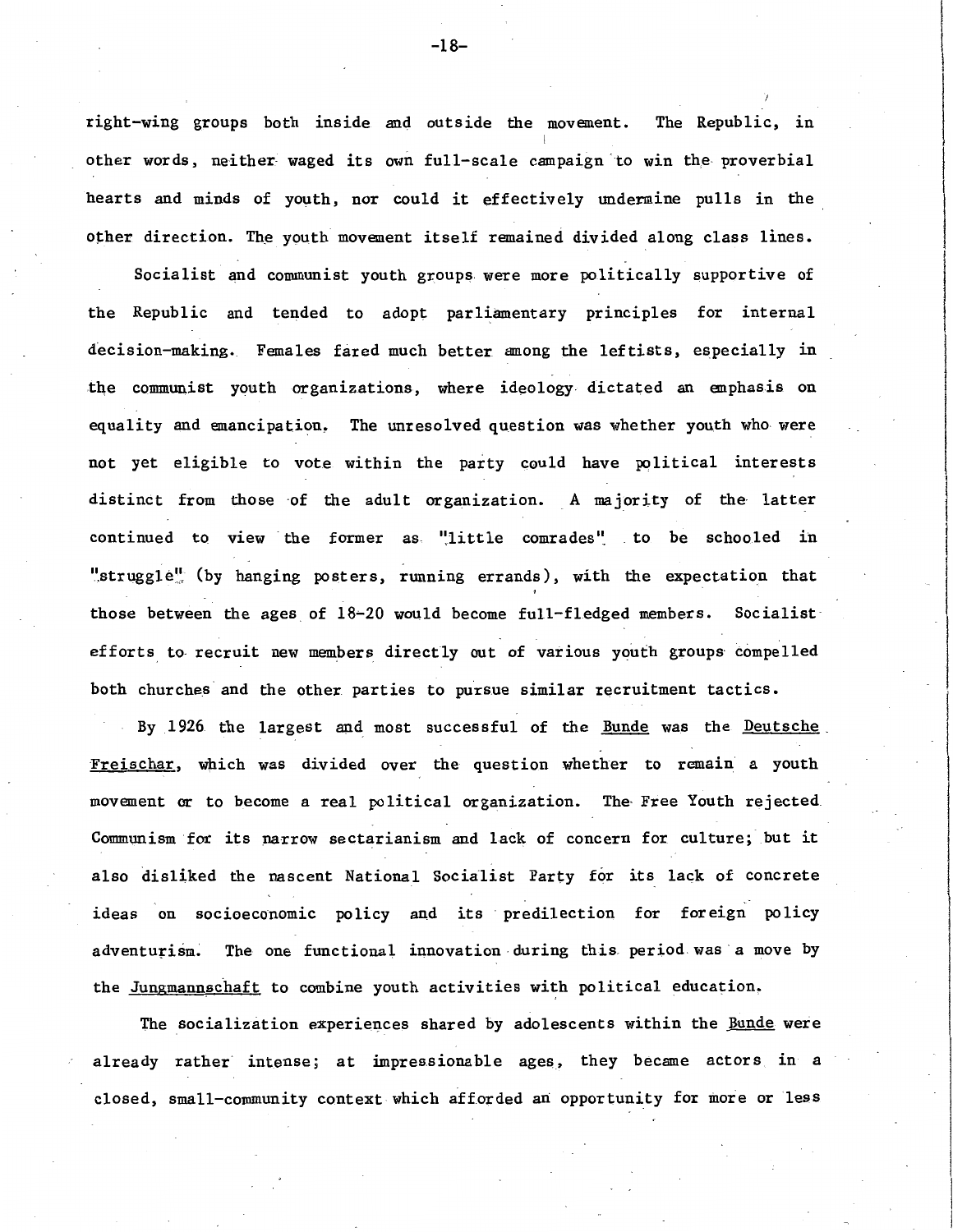total identification, especially after the early 1930's. Authority roles, traditionally conveyed through parent-child and teacher-student relations, were supplanted by a Fuhrer-follower orientation. The position of the leaders in these youth groups was somewhat schizophrenic. Not significantly older than those for whom they were responsible, the youth-Fuhrer welcomed the chance to hold on to those leadership positions as long as possible, which allowed for the development of a strong ego. At the same time, they were likely to experience significant status discrepancies, having not yet been fully accepted into the world of adults; they would therefore have a special stake in maintaining the autonomy of their own organizations. They would provide a natural recruitment pool for the SA and SS under the Third Reich.

Theoretically, it is debatable whether or not youth groups must be viewed as inherently "anti-democratic" for refusing to conduct their affairs according to parliamentary rules of the game. One could justifiably argue that rules which have been designed for the purpose of ordering· society as a whole would not only be dispensable in small-community settings, but that they migat actually induce divisive rivalries and group-dynamic struggles for power. But in order to function effectively, it seems that a yet-untested democratic order would require a greater degree of security and sense of self-worth than existed among actual and prospective participants under the Weimar regime. It was therefore not completely irrational for the Bunde to project their authoritarian vision on to a state in which the parliamentary process only exacerbated the sense of national insecurity.

Too late, the Weimar government realized that the future course of a rapidly expanding. youth movement could not be left to. chance. By 1927 about 40 percent of the country's 9.1 million youth were enrolled in organizations under a national roof, the Reich Committee of German Youth Associations.

-19-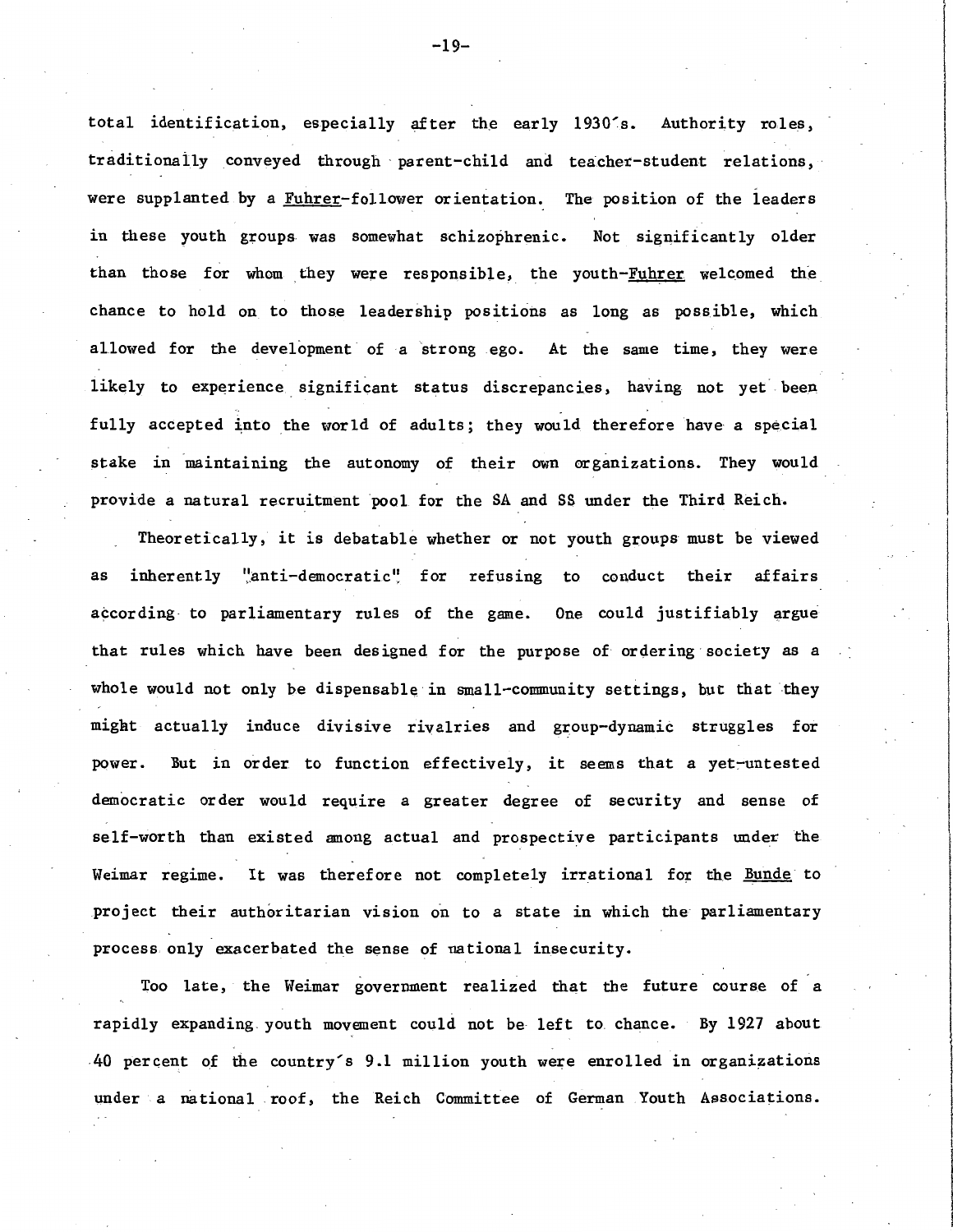Totalling 3.6 million members, these associations encompassed about 56 percent of the male and 26 percent of the female adolescent population (Giesecke, 1981:140-41). The state's intervention, primarily through financial subsidies established by the Reich's 1922 Law for Youth Welfare, was justified in terms of: postwar reconstruction needs which called for the services of a strong and healthy youth; a desire to counteract mobilizations by leftists among working-class youth; the hope of strengthening the "love of fatherland" and identification with the "German being" after the humiliation of Versailles, in order to overcome the crisis of political polarization; the concern about increasing "hooliganism" among youth (alchoholism, drug abuse, sexual activity, etc.); the attempt to bind youth to traditional values and to stress the importance of social control over self-expression; the need to ensure a more effective distribution of state resources for youth, in light of a deepening economic crisis, and to promote the exercise of the state's responsibility to protect youth against exploitation and abuse at the workplace. In sum, the government was hard pressed to effect the complete integration of youth into a socioeconomic system that itself was falling apart at the seams. As ineffective or unsubstantial as its own efforts may have been, Weimar indirectly made it possible for the idea of publicly organized youth work to triumph over a self-directed youth movement. Paradoxically, a constitutional order that was intended to infuse a historically authoritarian political culture with the principle of self-determination gave birth to the most totalitarian system of governance witnessed in the modern era. Politicized by the inefficacy of that order, the younger generation could not foresee,

that under social conditions arising from modernization, there was no humane. alternative to a democratically constituted state, for

-20-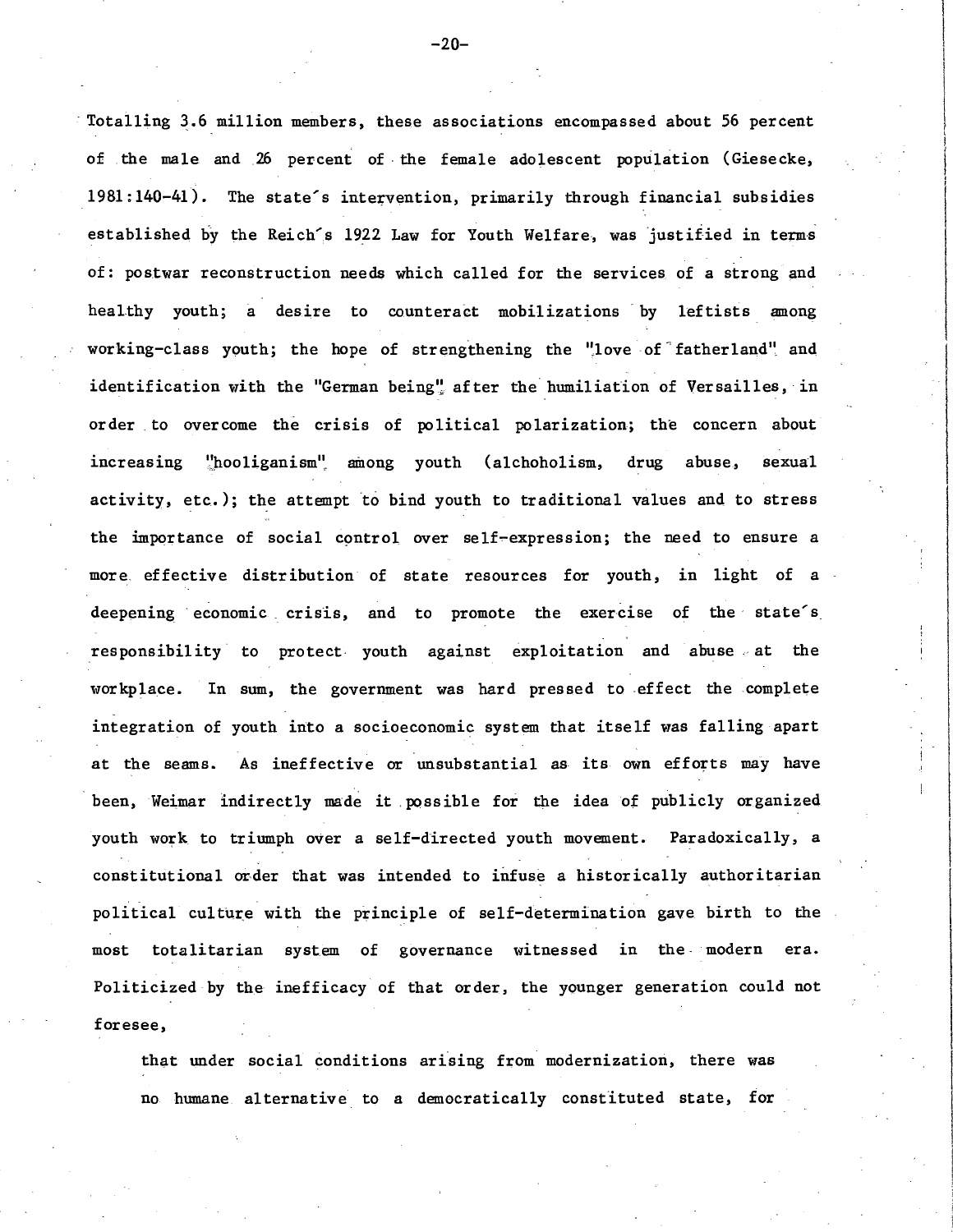there had been no direct experience with what fascism actually was. In any case, for many people the impression, therefore, was that things could only get better, and if this were only possible in the context of a new Volksstaat, one which ostensibly only the Hitler movement was willing to pursue in a politically active fashion, then many saw no reason to save a democratic state constitution which had brought most of theni only material need and anxiety about the future (Giesecke, 1981:183).

The experience with something much worse would serve to reverse that impress ion.

#### HITLER YOUTH AND THE FASCIST EXPERIENCE

With over 40 percent of the nation's adolescents enrolled in formal organizations at the end of the 1920's, the panorama of youth activities no longer could be classified as an autonomous movement. If one accepts the characteristics referred to earlier in this paper -- spontaneity, lack of specific ideological orientation, diffuse emphasis on, but absence of a concrete plan for an improvement in the human condition, perceived opportunity for "self-actualization" through self-determination -- the youth movement ceased to exist prior to the Nazi seizure of power in 1933. It was replaced by programs, if not specific policies for youth, subsidized and eventually controlled by adults; coordinating bodies were created at municipal, district -and county levels, although the state assumed no personnel costs. Insofar as the institutionalization of youth support for Hitler was a keystone in the foundation laid for a dictatorial political culture, its generational contribution to postwar society is not to be overlooked. To the degree that its total integration and acceptance of the Reich disqualifies it for considerations related to youth protest, its treatment here will necessarily

-21-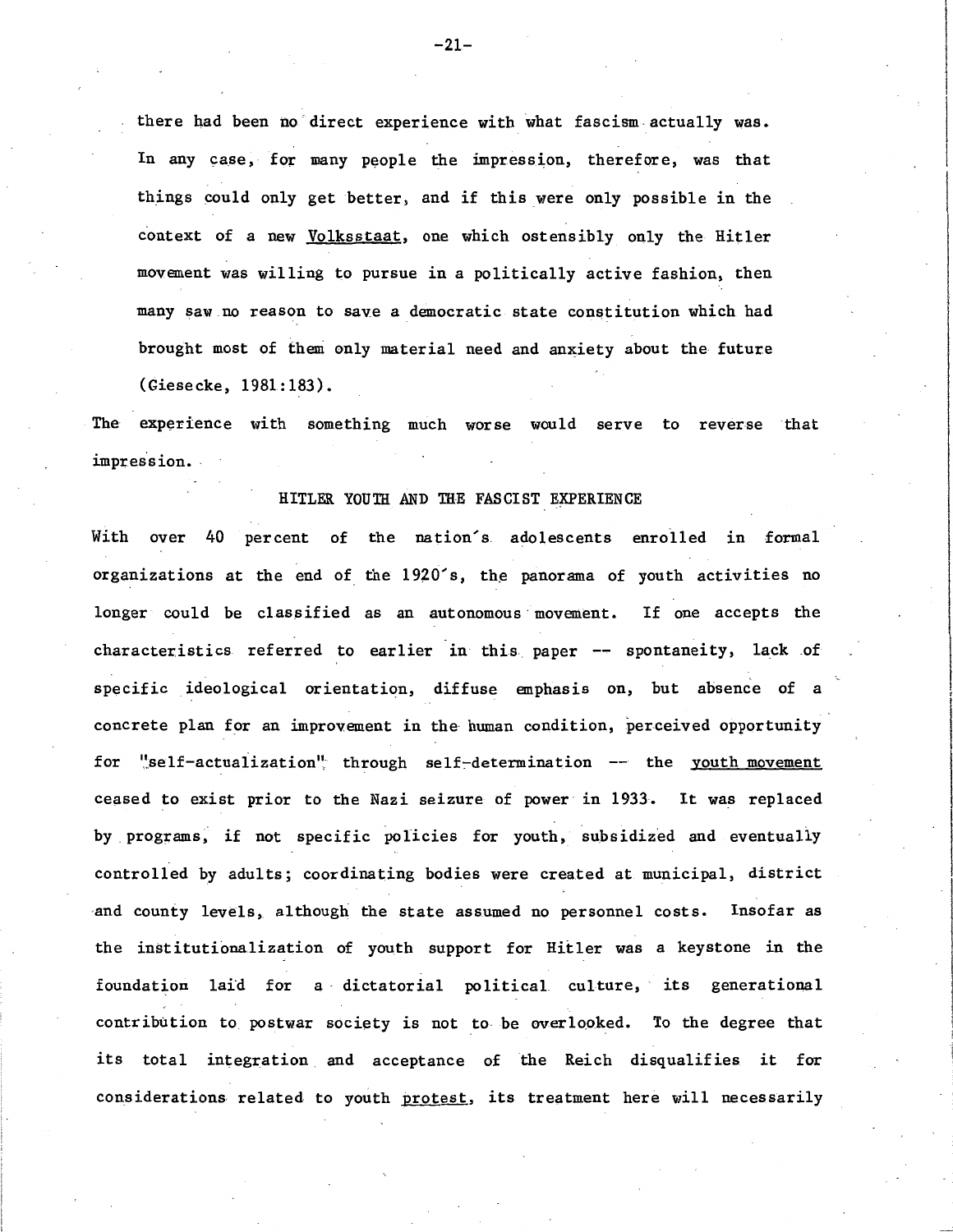be limited.

From Hitler's perspective, the vitally important function ascribed to increasingly militant youth associations was

to prevent the development of any concrete belief in freedom among the sons· and daughters of what should have been the Weimar Establishment. . . .Middle class boys and girls, in their period of adolescent rebellion, might have been expected to react against the older generation by espousing the cause of democracy. That they failed to do so was largely due to the fact that their emotions and enthusiasms were captured by a movement which smothered any intelligent doubts in a welter of vague racist metaphysics (Laqueur, 1962 :xxi-xxii).

Hitler evinced little direct interest with regard to the specifics of youth's contribution. It was Goebbels who .recognized the mobilizational potential of the youth movement subsequent to the creation of a Jugendbund of the National Socialist Workers' Party in March, 1922. The first association met with little. success outside the South. It reemerged as the Hitler Youth (HY) at the party'.s second founding congress in July, 1926 (the first having been dissolved after the failed Bierhaus Putsch of 1923). The year 1930 saw the creation of the Bund Deutscher Madel (German Girls' Youth Organization).

In order to attract the attention of already organized youth, a new group had to provide a platform that was nationalist in content, radical in approach, and hopeful with respect to its chances for eliminating a dominant source of material insecurity, adolescent unemployment. Unemployment for those under 25 rose from 732,000 in March, 1931 to 1,036,696 in July, 1932. Only one fourth of those qualified for university studies found places; over 120,000 were without apprenticeships. The HY gained national attention when

-22-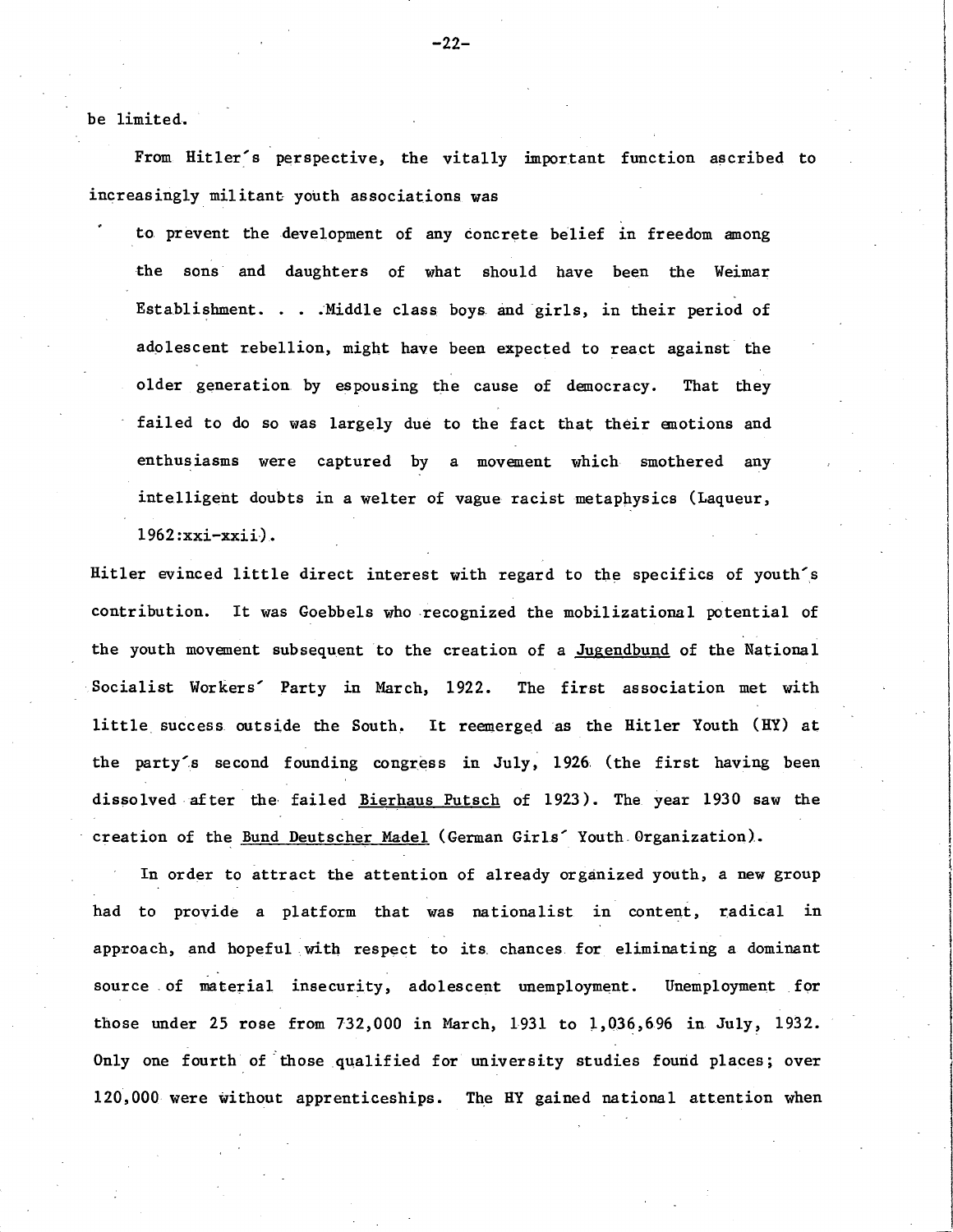close to  $100,000$  members (15,000 of whom were female) "enthusiastically" paraded for seven hours in front of the Fuhrer-to-be at their Youth Congress in Potsdam; October  $1-2$ , 1932 (Koch, 1981). By November of 1932, over 4.75 million were already organized in 117 Reichsjugendverbande (Giesecke, 1981: 159-63).

In March, 1933, the Deutsche Freischar voted to join the Hitler movement, following a radicalization of its membership due to the economic crisis. Other groups, including Protestant youth, quickly jumped on the bandwagon, so that by 1934, HY membership lept from 100,000 to 3 million. Boys and girls were divided. into two age groups (10-14, 14-18) in four separate organizations. The HY adopted the model of "voluntary work camps" developed by the Freischar in 1925 as a form of occupational therapy, the number of which rose from  $450$  in  $1933$  to  $1,977$  camps in  $1936$ ; by  $1939$  an additional  $1,750$ youth corps were active in agricultural areas (Blohm, 1979:226; Giesecke, 1981: 194).

The rule of ''voluntary association". was dropped officially with the promulgation of the December, 1936 law introducing the principle of "state youth," all of whom were now obliged to join the HY. Not very rigorously applied at first, it. was reinforced by a second law in December, 1939, requiring all youth between 10-18 "to do service" in the HY projects. The last of the resistance groups were eliminated by the time of the autumn mobilization. Those whose early contact with the youth movement dated back to the Wandervogel, who subsequently had availed themselves of a chance to move up the organizational, albeit national-socialist hierarchy, would soon experience their second global war in a single lifetime.

In sunnnary, it appears that the rise of a Nazi Youth Movement owed not to a carefully planned and consciously orchestrated initiative by the party

 $-23-$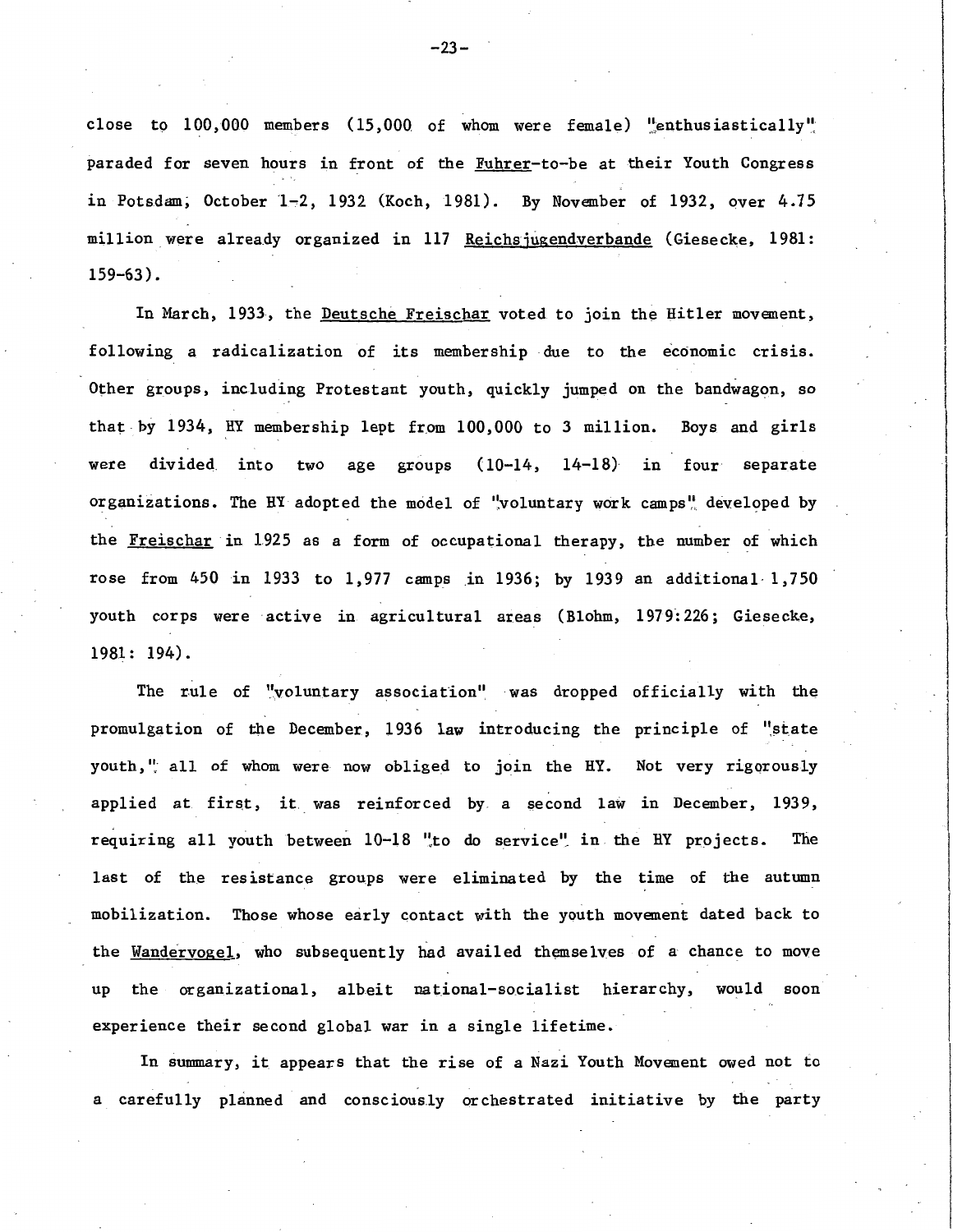leadership. Rather, it was the self-image and search for a national identity that induced formerly autonomous youth groups to append themselves to the first available alternative to Weimar, in this case, Hitler. The Party was able to impose the Fuhrer principle and to use this mobilization to its own advantage by presenting itself as "young" in the struggle against the "old" Republic. A new movement with the unity of the nation at heart was perceived to be free of the corruptive influences of capitalism, on the one hand, and class struggle, on the other. The HY cleverly could attack competing youth associations for factionalizing das Volk. The significance for youth after 1933 rested not so much with the "mass" character of the movement but with the realization that they were a new generational type, capable of mobilizing and socializing millions in their own likeness. In addition to the "ennobling", effect they experienced through the adoption of the "heroic soldier" image, many welcomed the "career opportunities" that opened within the HY organization, as well as the prospects for moving into responsible positions within the elite SA and SS corps. For the non-elite, the promises of full employment brought on by the war economy were equally comforting in an environment of overwhelming material insecurity.

The mobilization of youth under the Nazis did nothing to promote a sense of personal responsibility. The paradox inherent in the type of socialization it promoted was that it was profoundly apolitical; the ideology consisted at best of racial hatred, chauvinistic rhetoric, and blind activism; it denied the value of personal experience and made duty its own reward. The struggle · for national unity, paradoxically, did not permit solidarity (the latter presuming that the weakness of others is to be ameliorated in the perception that each and every member of a community could be struck by the same fate). The Thousand Year Reich did not tolerate for long the existence of an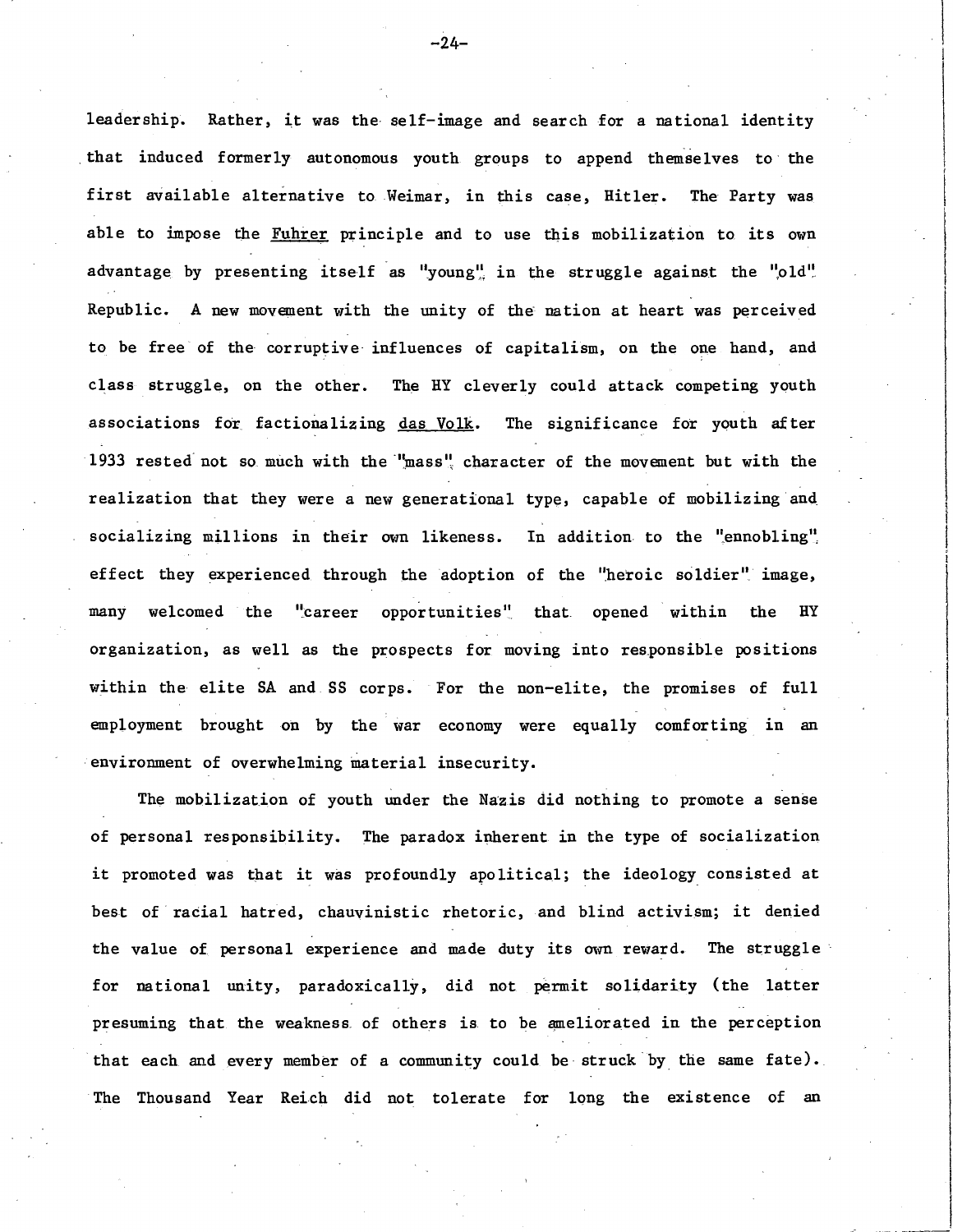autonomous "youth culture"; as was the case with pre-World War I cohorts, puberty was cut short, sex roles were predefined, and legitimacy was something the state accorded the individual on the basis of his or her absolute willingess to obey. "Not emancipation, but rather integration was the mass need of this generation, long before the Hitler Youth made it the obligation for all youth" (Giesecke, 1981:176). Undeniably, the young generations of the twenties and thirties made a significant, if self-destructive contribution to the creation of an anti-democratic political culture in Germany during the first half of the twentieth century. At issue is whether their counterparts of the seventies and eighties are capable of making an equally significant contribution to. the preservation of a democratic culture in the second half of . the century.

## NEW SYMPTOMS .AND SOURCES OF YOUTH UNREST

The sociopolitical environment, as perceived by the younger generations of the seventies and eighties, is characterized by a significant degree of physical insecurity and normative bankruptcy. It is a world that places unfettered economic gain and technological perfection above personal growth and the preservation of nature upon which society's existence ultimately depends. In this respect, the root causes of youth unrest in recent years closely parallel those which spurred adolescents into actions during the first two decades of the  $1900's$ . The parallels do not stop here  $-$  i.e., the desire to create an autonomous youth culture, high unemployment rates among those under 25, and the search for a new Lebenssinn ("meaning of life") that finds no slot in the existing framework of values, institutions, and rules for behavior transmitted by adults. In addition to comprising the "classical preconditions" for the development of a spontaneous movement, these similarities prove that the conflict between the generations and their debate over "the right way to live".

 $-25-$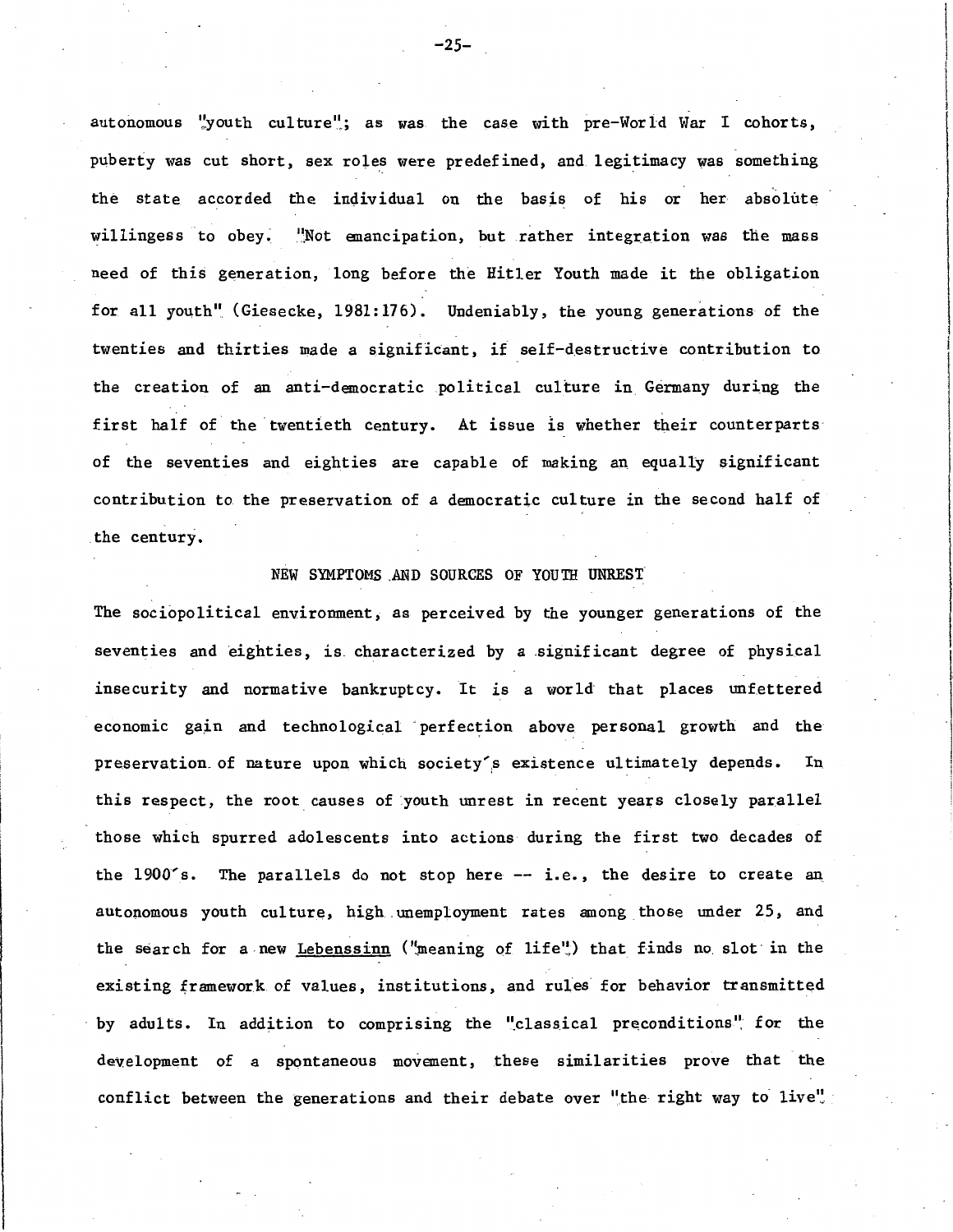remains one of the epochal, fundamental problems besetting modern society.

But the differences between the generations of subsequent eras are equally striking and politically significant. Youth activists of the twenties, thirties and forties saw themselves charged with a special mission; they envisioned a glorious future for the new, unified German nation that they would help to create. In contrast, restive youth of the seventies and eighties give voice to an Endzeitstimmung (Doomsday-mood), as they anticipate Germany's eventual annihilation by the superpowers; hence, theirs is a vision of "No Future." At given points in historical time, youth activism may serve as a catalyst to social rebellion or cultural revolution; at other times, it may contribute to political stabilization and institutional innovation. This author and others have suggested that there is a cyclical pattern to the processes of protest and political change (Mushaben, 1985; Tarrow, 1982). But cyclical is not equivalent to circular: hence, my contention is that, having moved along the historical.. path from the Wandervogel, to the Hitler Youth, to the era of the "No Future" generation, Germany faces little likelihood of a return to the totalitarian culture of the thirties and forties. The dividing line is the Germans' real-life experience with democracy's "alternative," the fascist state.

Four fundamental changes in the condition of youth argue against a repeat of history, owing to the nature of post-industrial society. Along with a gradual redefinition of the social functions of youth, the "image of youth". has been radically altered in the public eye because of a tremendous increase in the. number of opportunities for airing and exposing social grievances. Given the postwar revolution in communications technology, no youth movement, present or future, can hope to escape the critical scrutiny of the media, or the tentative probes of legion academic researchers, psychologists, and

 $-26-$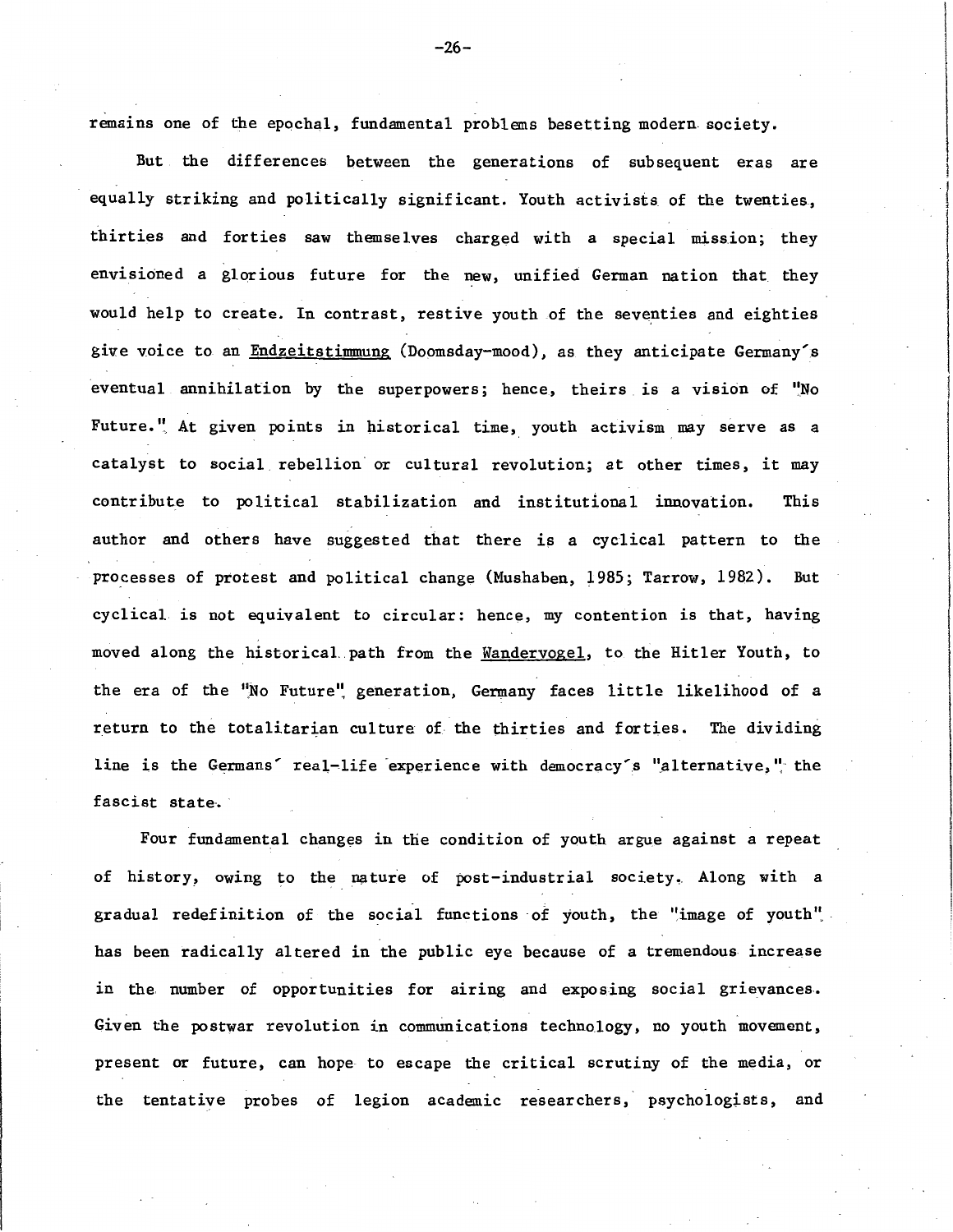educators whose careers are based on "youth." Still extremely sensitive about its past crimes and its present international image, the Federal Republic avails itself of the media as one would a thermometer, for the purpose of checking the national temperature (e.g., the TV airing of the Bundestag's Inquiry Commission hearings on youth protest). The potential for miscommunicaton has also· increased (e.g., film clips showing violent confrontations between squatters- and police rarely accompanied· by accounts of the real-estate speculation deals that have given rise to takeovers and evictions). Given the investigative if occasionally insensitive nature of the journalistic beast, Germans will never again be able to claim that they knew not what was- being done. The media have become the political watchdogs, as well as the new primary agents of socialization at the national level.

A second dramatic change in the environment relates to the much praised/much cursed expansion and reform of the educational system that occupied the public through the 1960's and 1970's. The prolongation of youth has not resulted in a prolongation of "carefree-ness." Extended years of schooling no longer constitute a psychological or social moratorium for adolescents, a time for sorting out one's interests and scouting out career opportunities. Education at all levels is viewed as work, associated with a large measure of personal "stress." From youth's perspective, middle-class adults (facing greater competition and . frustration at the workplace) have projected status insecurity on to their children. The "pressure to succeed" begins in grade school, because only the right grades and the ability to beat out one's classmates will ensure access to the limited number of university places and even scarcer elite career openings. The gap continues to grow, between the ambitions inculcated in these youngsters, the qualifications they actually acquire through the system, and the bleak economic predictions

,.

 $-27-$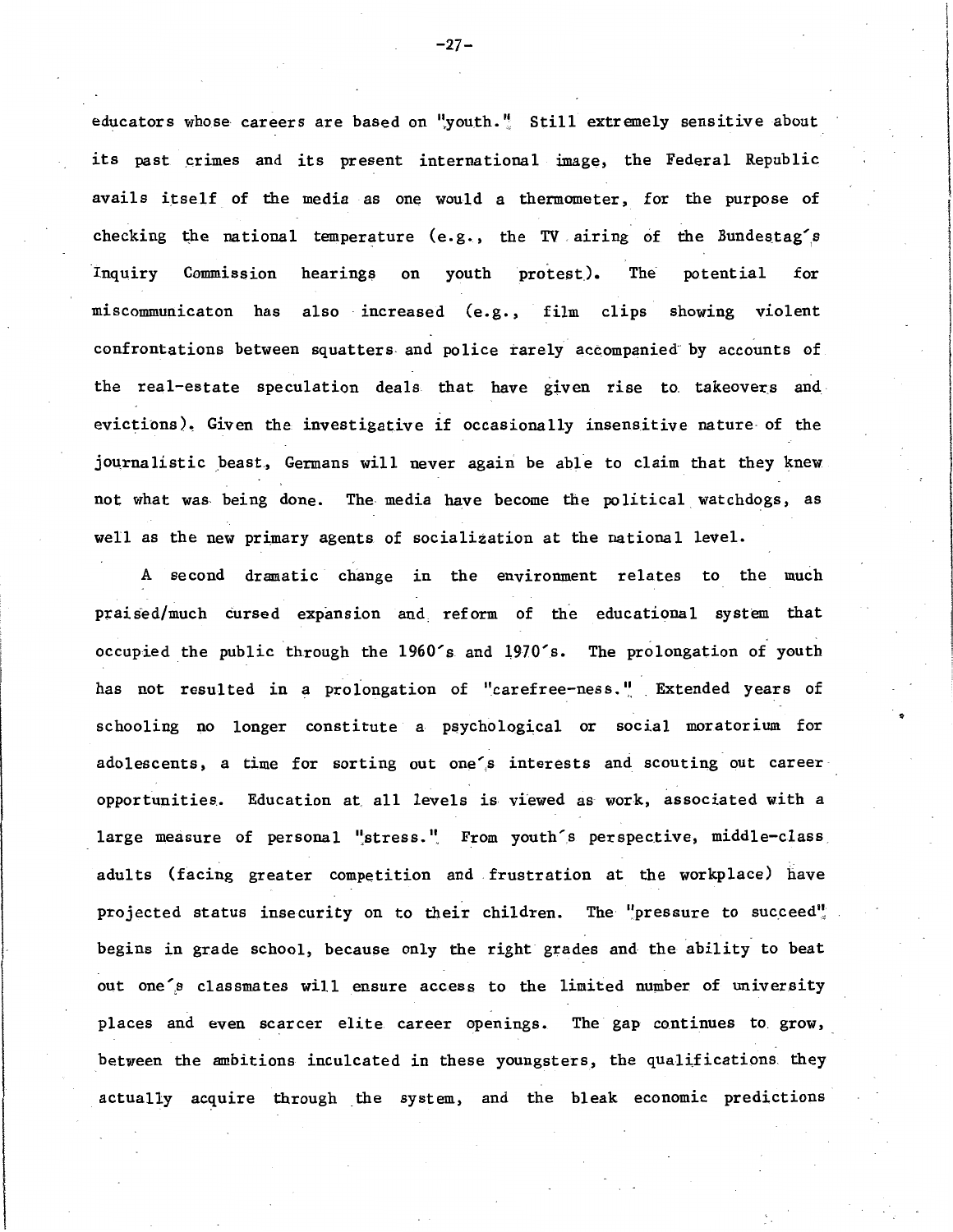treated so diffidently by those in power. Equipped with more knowledge and with greater direct access to the experiential world of adults (through education, media and films), today's younger generation believes it is entitled to be highly critical of that world which continues to exclude it from the benefits of post-materialism.

The third post-industrial development that distinguishes the social environment of youth during the earlier decades from the current setting relates to the welfare state. The miraculous economic recovery of the fifties and sixties brought an unprecedented degree of affluence and a marked improvement in the German standard of living. Under the Social Democratic Party-Free Democratic Party coalition (1969-1982), the social-welfare state provided for by the Basic Law expanded rapidly; the current generation views free education, the national health insurance system, subsidized housing, transportation and culture as socioeconomic givens. As the Inquiry Commission has determined, today's adolescents assume that those who take advantage of the "social net" need to do so, and it is moreover their right to do so. The majority indicate they would <u>prefer</u> to provide for themselves, however (Enquete Kommission, 1983:179-80). In light of pessimistic economic projections, they are unable to pin their hopes on future compensation for their present inability to participate in material consumption. The state<sup>6</sup>s apparent efforts to relieve itself of financial responsibility for youth welfare (by cutting back on teachers or eliminating scholarship funds) undermines the legitimacy of the state, especially when coupled with youth's direct exposure to the monopoly of physical force  $a$  la Weber at demonstrations.

German youth could find grounds blaming outside powers for the economic troubles and major political tensions besetting the nation (France in the

-28-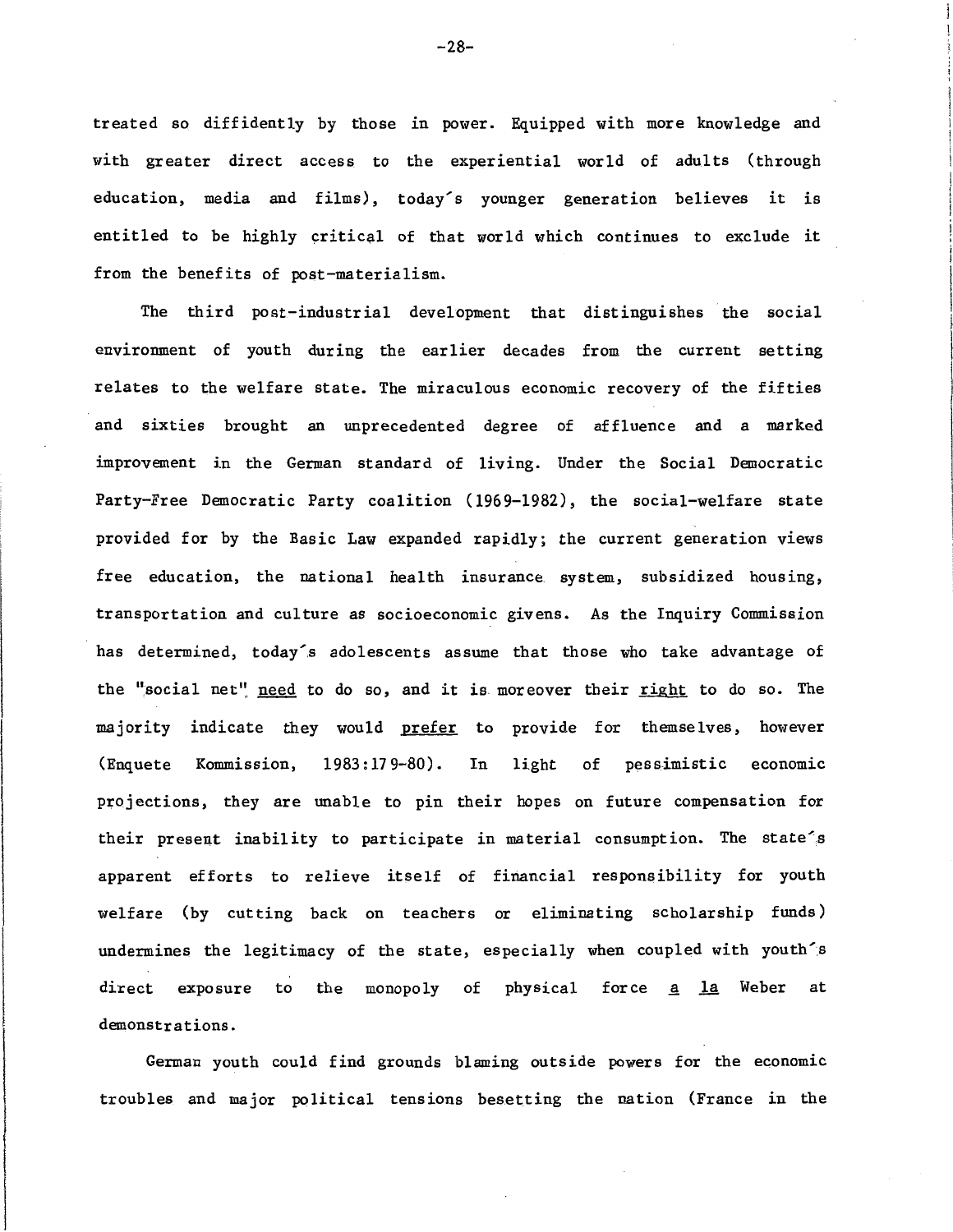1920's and 1930's, the USA and the USSR in the 1980's). Unlike the Wandervogel and Bunde cohorts, however, this generation is horrified at the suggestion that these problems might be resolved by the  $(re)$  creation of a war economy  $$ for technological and strategic, if not for historical reasons. The presence of nuclear weapons on German soil renders it a "ground zero", in the event of even the most "limited" superpower confrontation in Europe. The destruction of two world wars has left its psychological as well as its physical imprint on modern Germany, evinced by the growing numbers of young males who refuse induction into the country's defense forces, now some 50,000-60,000 per year (Mushaben, 1984). Rather than calling upon the state to defend its honor, these youth are turning their back on the system. What has been designated a "youth problem" really bespeaks a different kind of crisis: In the face of an external threat, "a political order which because of a lack of opportunities for identification with it, is not seen as being worth defending, finds itself in a crisis of legitimacy" (Enquete Kommission, 1983:12).

Notwithstanding . the many complaints about youth's appalling lack of historical knowledge (Der Spiegel, 1979a, 1979b), much of the graffiti attributed to young "street artists" does reflect an awareness of Germany's traumatic past: "Better to occupy empty houses than foreign lands!" "Better a friendly subway than a friendly submarine!" "Rather a demonstration by democrats than a nation of Nazis!" "You are everything, the Volk means nothing!" (Appuhn, 1982; Hau, 1982)

Specific incidents of youth protest are too numerous and too diverse to be rechronicled here (Aust and Rosenbladt, 1981; Buscher et al., 1981; Dorre and Schafer, 1982; Haller, 1981; Rowald et al., 1981; Mushaben, 1983). More important are the common dimensions emphasized in the recent investigatory reports cited at the outset of this paper. Most findings indicate that the

-29-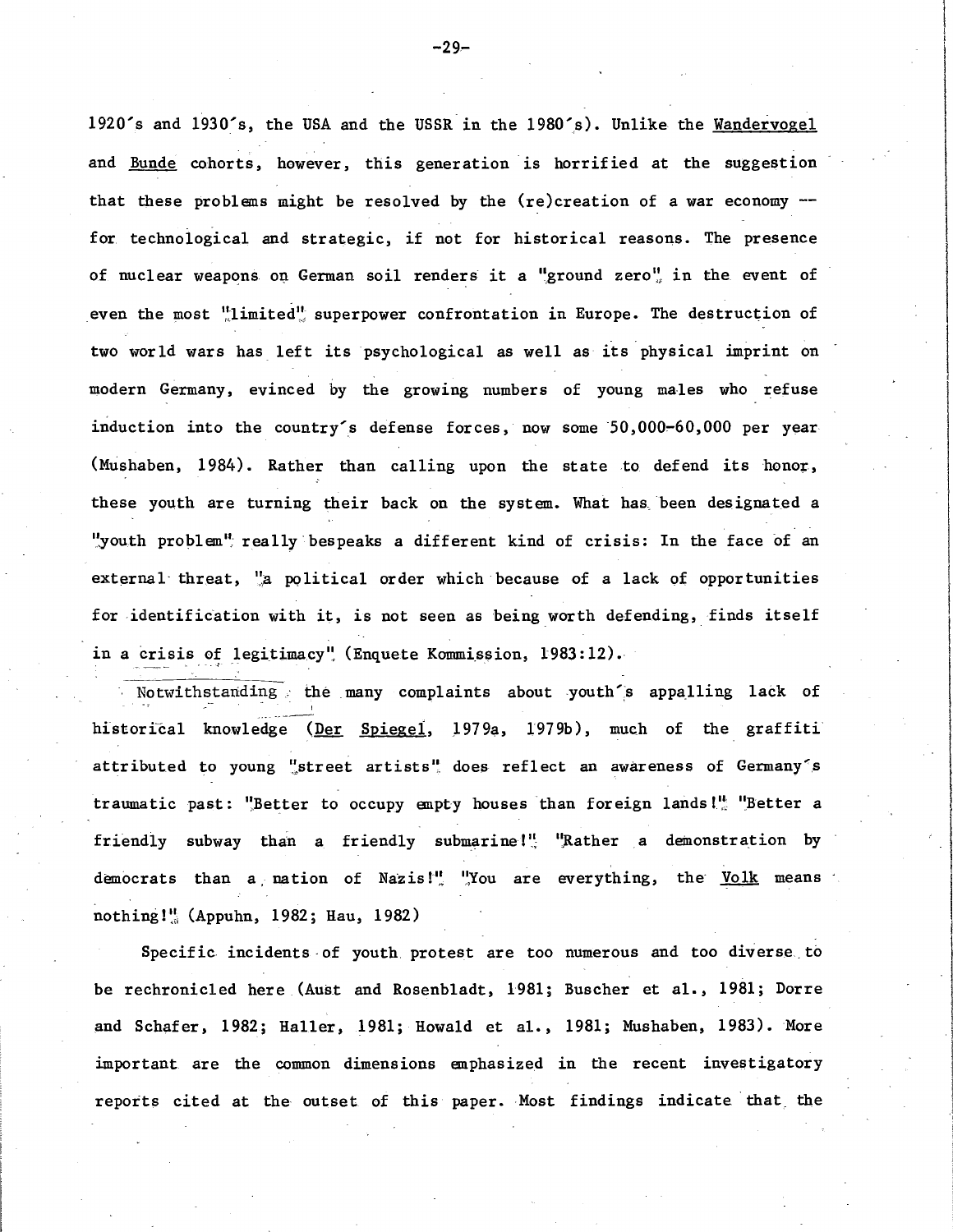outbursts that occurred between 1977 and 1981 are not a mere continuation of the late sixties' protests -- goals, motives and tactics all differ to a significant degree. The more recent protests have a spontaneous, highly emotional character rather than an ideological focus; participants militateagainst any clear-cut organization. They lack, in essence, the political party and system· orientation of the late sixties which made it possible and necessary for student activists to conduct their "long march through the institutions, $\frac{u}{n}$  at the same time they engaged in extraparliamentary opposition. The youngest generation has drawn a number of important lessons from its predecessors, however (Mushaben, 1984).

In general, the protests of the eighties are a function of youth's particular sensitivity towards societal problems and its own perceived economic vulnerability. Further, it rests on an awareness of the crass contradictions that exist between adults', emphasis on consumption and materialist values, and its own lack of vocational training, job opportunities and earning potential. Finally, the lack of transparency that characterizes political, decision-making, the harsh police- treatment and judicial sanctions . brought to bear against young demonstrators, as well as the objective failure of government policy in specific problem areas (e.g., housing and education), have contributed to cynicism regarding the state's desire to engage in a genuine "dialogue" with youth (Roos, 1982). A "squatters' council" in Berlin summarized and articulated these sentiments in a letter to the Bundestag, when it refused to participate in the inquiry on "youth protest" in 1981: "You can't turn the young ones into patients when it's the system that is sick. Massive preparations for war, the permanent risk of radioactive contamination, the exploitation of the Third World, pollution everywhere, legalized speculation with our living space, lying politicians, these are the symptoms

 $-30-$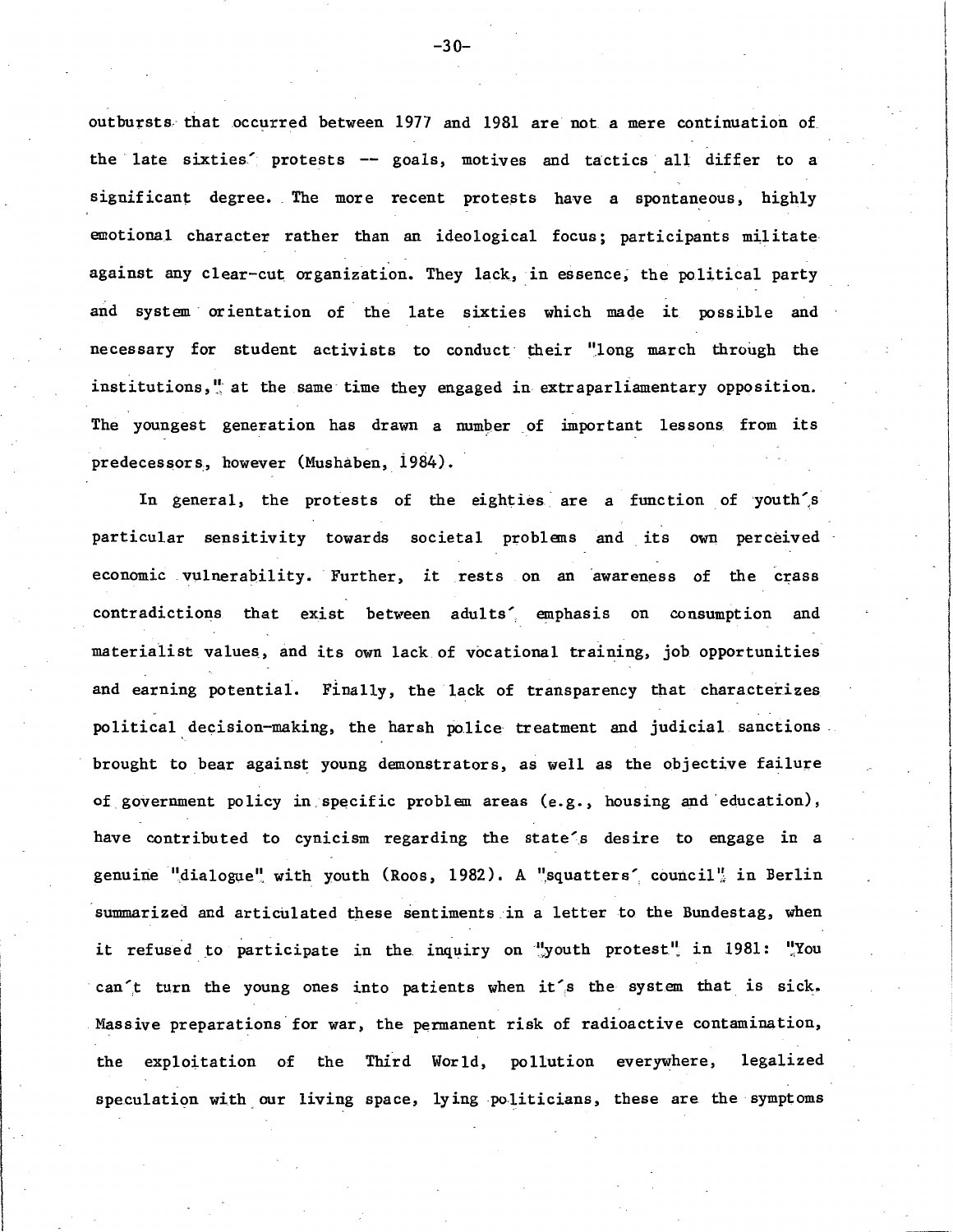of the disease we are combatting<sup>"</sup> (Enquete Kommission, 1983:34).

On the surface, youth seems to shift its protest. energies rapidly from . one theme to another. There exist several distinct groups who evince different degrees of protest potential, as reported by the Inquiry Commission whose interview sample included: (1) squatters; (2) members of agricultural communes. or urban cooperatives; (3) environmental and peace groups ("Ecopax"), including those with religious affiliations; (4) participants in the. "alternative culture" scene; (5) the young unemployed; (6) non-politically motivated protesters, such as the punks; (7) the "silent majority" living at home; (8) inactive youth from rural areas. One could add to the list (9) young alcoholics and drug addicts (Heckmann, 1982), and ( 10) members of religious sects who engage in "passive" protest (Berger et al., 1982). Not to be ignored is a small pool of right-wing radical post-adolescents (von Staehr, 1982). Divisions notwithstanding, each group . attests to important substantive connections among the various sources of discontent, and is likely to engage in "sequential" protest, depending on situational variables (Enquete Kommission, 1983; Jugendwerke, 1981).

The major sources of insecurity are two-fold; the first is the threat of nuclear war which sets the whole world at risk; the second is structural unemployment which imperils the life chances of the individual. Among the two million plus registered jobless in the FRG in 1982, 34.3 percent were under 25; over 60,000 of the total held academic degrees (Schlicht, 1982:233). Figures for females and the off spring of foreign guestworkers are almost . double· those for young German males. Younger people, according to surveys, do not reject the need for personal effort and "achievement" per se, but they do call for a transformation of the conditions under which they can be expected to perform. They demand a redefinition of achievement along more "human"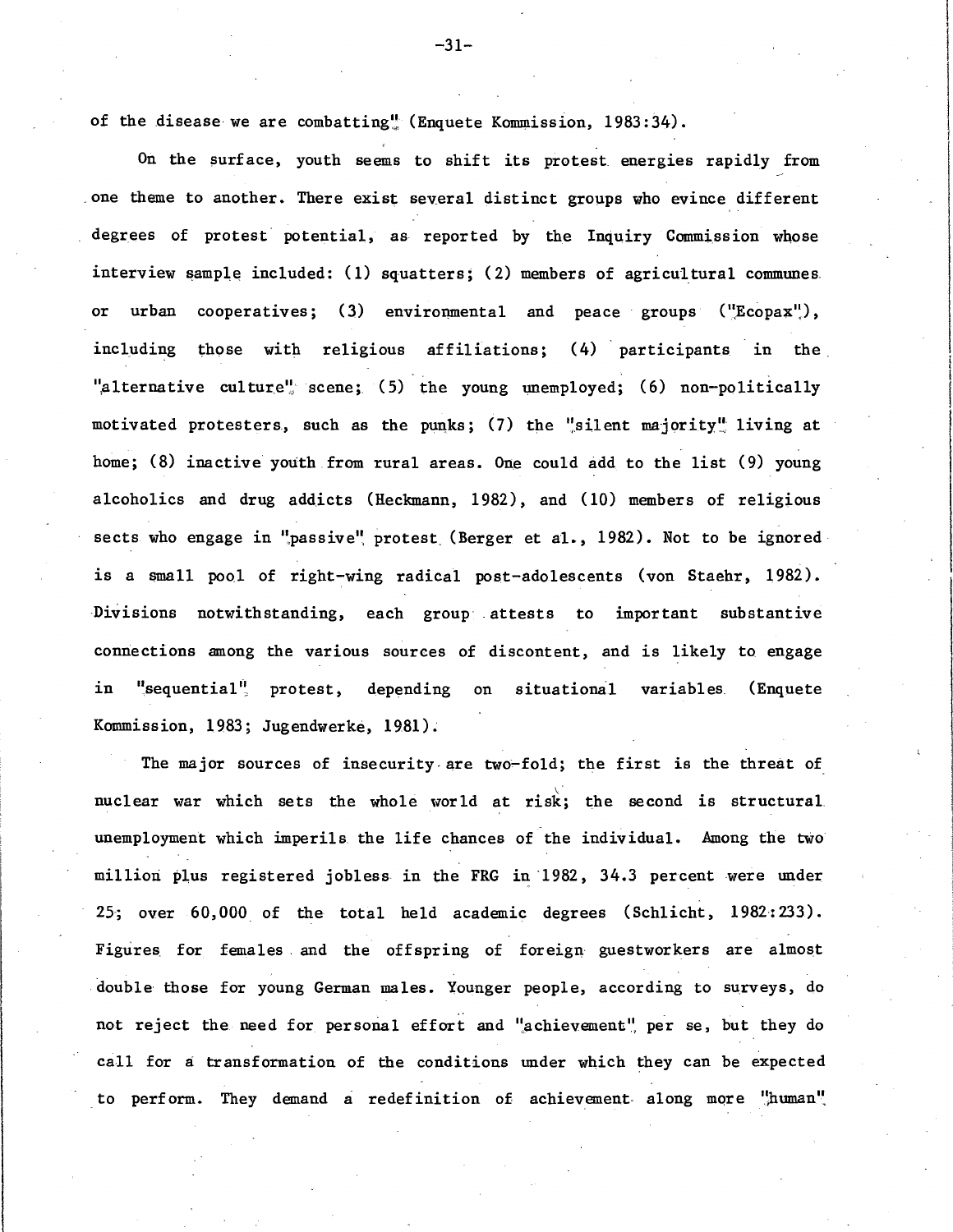lines, to be measured in terms of personal growth, solidarity, creativity and self-determination at the work place -- not only in terms of profit. The willingness to engage in violent forms of direct action has been overestimated, or at least overplayed by the media (Enquete Kommission,  $1983:47ff$ ). Youth is cognizant of a tremendous gap between the official homage paid to the concept of  $\frac{1!}{1!}$  peaceful" protest anchored in the constitution and the state's reaction to such protests (e.g., using high-powered water hoses against a religious service at the Frankfurt airport runway site). They do not appear to question the state's right to a monopoly over the use of physical force but would have its exercise legitimated in proportion to the threat at hand. Squatters who become violent during an eviction are engaging in a final defense of what they interpret as a constitutional right, the protection of private property! Those who contribute to the threat of nuclear annihilation meet with state acquiescence, but those who blockade sites to prevent its occurrence are subjected to criminal prosecution. Insecurity is reinforced by the lack of a clear balance between "law" and morality, with young people associating themselves primarily with the latter. What is legal is not necessarily "legitimate."

The practice of democracy presupposes a society disposed towards toleration. Historically speaking, Germany has had little positive experience with the construct of an open society which would enable it to seek a balance between the stability it craves and the vitality it needs. The pattern has been one of integrating the new into the old, rather than gradually replacing the latter with. the former. The Third Reich was an: extreme case of efforts to impose uniformity and consensus on a fragmented society. The squatters of the eighties, in stark contrast, are nnique in their efforts to tolerate and cope with any one who seeks assistance and solidarity in their midst, no matter how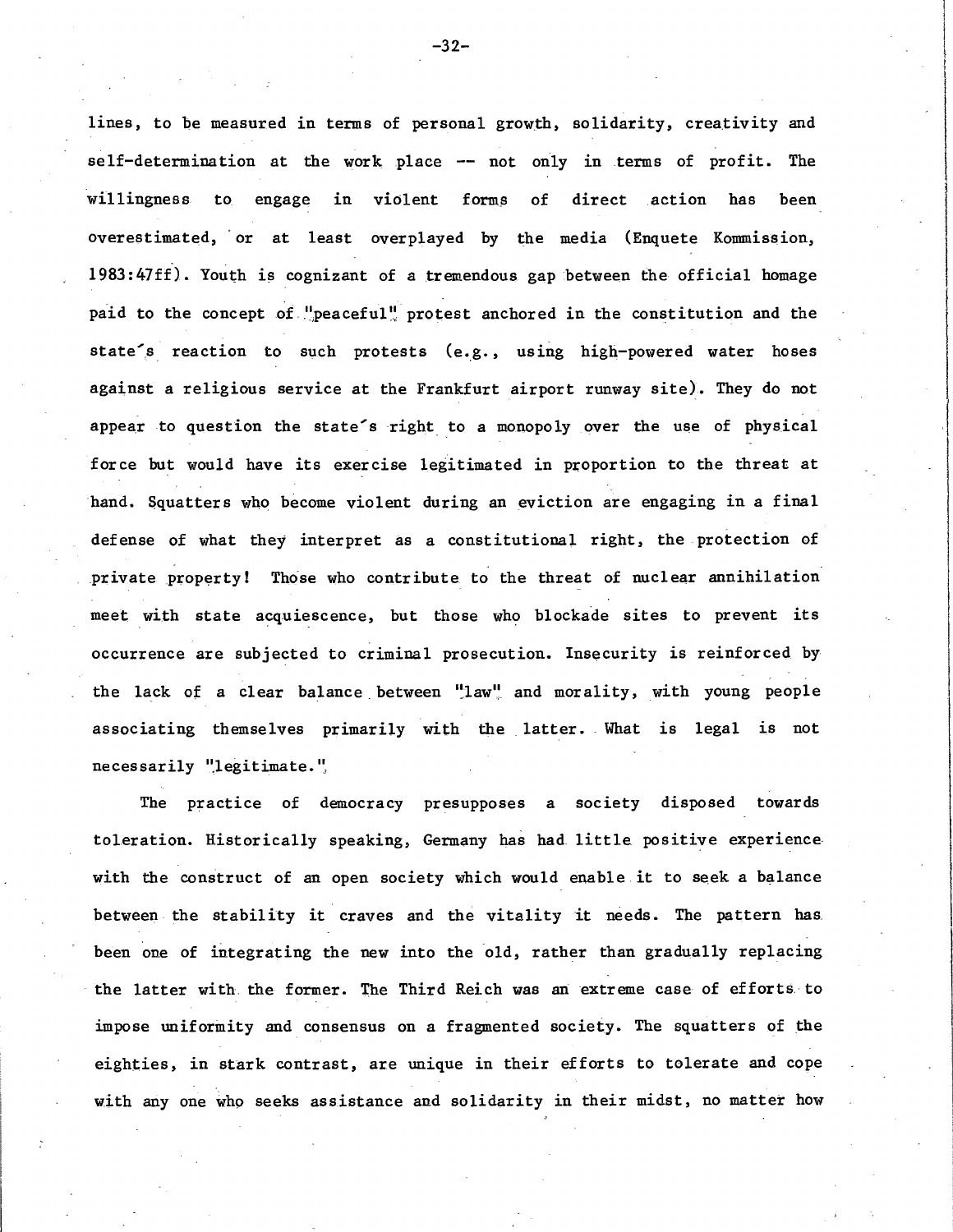socially undesirable (i.e., "the dregs" and addicts). They have demonstrated a willingness to look conflict in the eye and to talk in their "councils", as long as necessary to reach a consensus. Their behavior reflects a belief that no one should be left to struggle alone. In contrast to youth of the 1920's. and 1930's whose overidentification with mainstream values pushed the system to its logical extreme, the present generation argues for an acceptance of social pluralism. It identifies not with an abstract national community, but with a concrete neighborhood community. The post-adolescents reject outright the notion of a single future vision venerated by the youth of earlier decades.

The lack of "system affect" that is emerging among the younger cohorts. may prove more difficult to cope with than the outright rebellion of the. late sixties. Student activists of that era spoke a language political authorities could at least understand. The lines were drawn between those who wanted to maintain a capitalist order versus those who advocated a socialist system. Despite their sporadic, harsh critiques of specific political developments, the young today are interested in no particular system. These youths are problematic for authorities because they have passed the age where attempts can be made to socialize them back into the mainstream: they are out of school, have moved away from home, have cut themselves off from the establishment media, refuse induction and eschew pressures to conform at the workplace.

CONCLUSION: YOUTH PROTEST AND DEMOCRATIC POLITICS

Citizens' belief in their own ability to influence policy outcomes based on established democratic processes has declined significantly in all Western states; hence, the need for supplementary participatory and watchdog organizations, ranging from ombudsmen and women to "citizen initiatives," to

-33-

l I !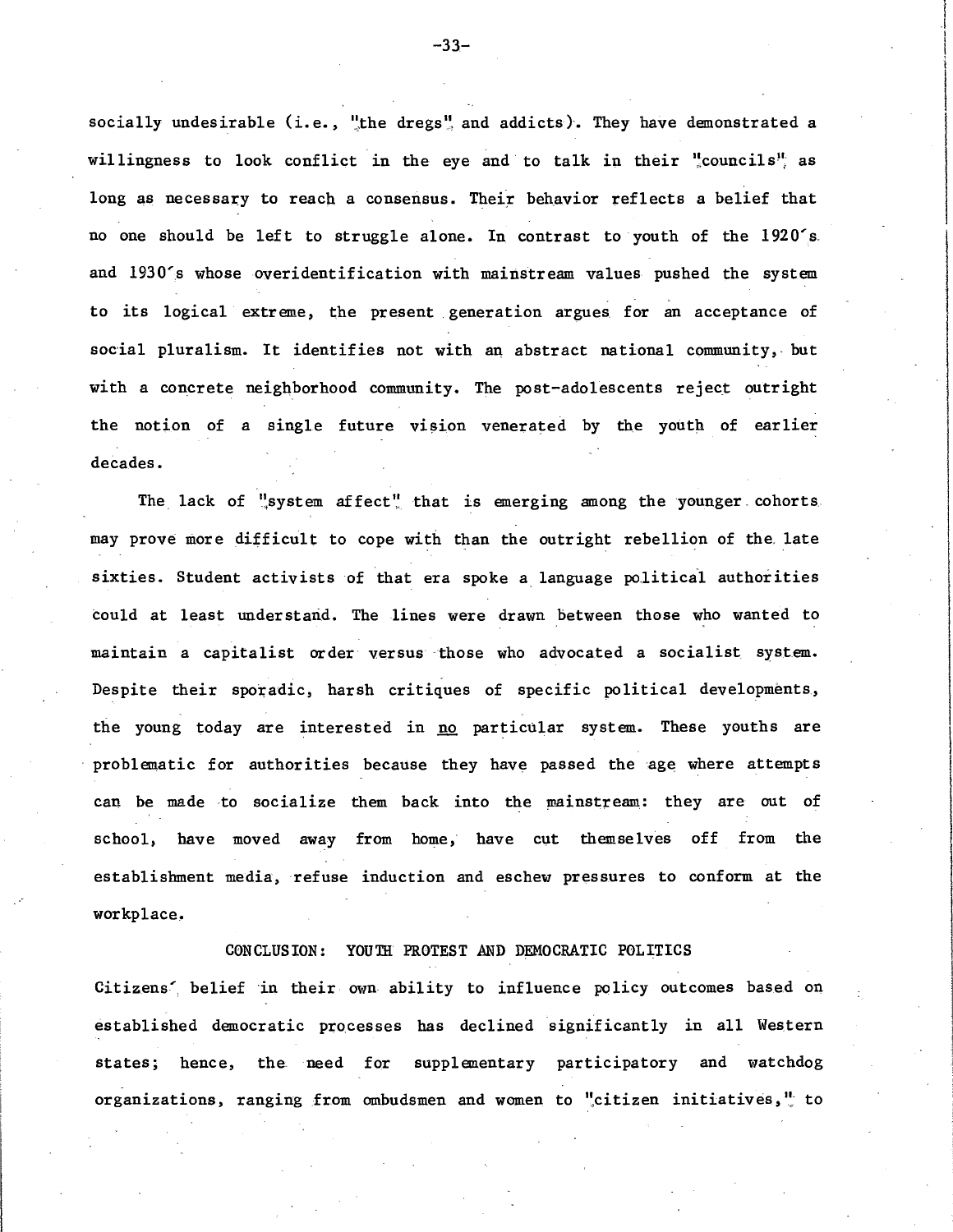PAC's and alternative parties. One sentiment young protesters of the eighties appear to share with former sixties's activists is that a parliamentary democracy worth preserving is also one worth expanding. Elections that occur at four to six year intervals do not provide an adequate opportunity for political expression, given the critical consciousness, the level of information, the organizational skills, the experiences with "unconventional participation," and the immanence of threats to the environment perceived by growing numbers of Germans. As "expert witness" Hans-Eckehard Bahr has pointed out, "the democratic composure and the national identity of citizens are ostensibly not only to be secured through their participation in the material wealth of that society" (Enquete Kommission, 1983:118). Established institutions need to incorporate a new dimension of politics which has been called up by protests initiated in the late seventies  $-$  namely, Betroffenheit, the feeling of being personally affected by political decisions and therefore personally responsible for. their outcomes. A. lack of trust and confidence in the system expresses a dissatisfaction with the style and methods of decision-making, as. well as a rejection of the behavior of opportunistic political actors (including the Greens, to some extent) who are interested in dialogue "only as long as the cameras are present."

Although many are still too young to vote, adolescents are already turned off by the self-interested entanglements of political officials (such as the Flick affair involving cash payoffs to high-ranking government offices); they reject politicians' responses (or lack of) to specific themes like nuclear energy and NATO deployments. They scorn the pseudo-competition and shadow-boxing typical of the conflicts between the established parties; they resent the unwillingness of politicians to confess when they have made mistakes (regarding housing policy and real estate speculation), and to own up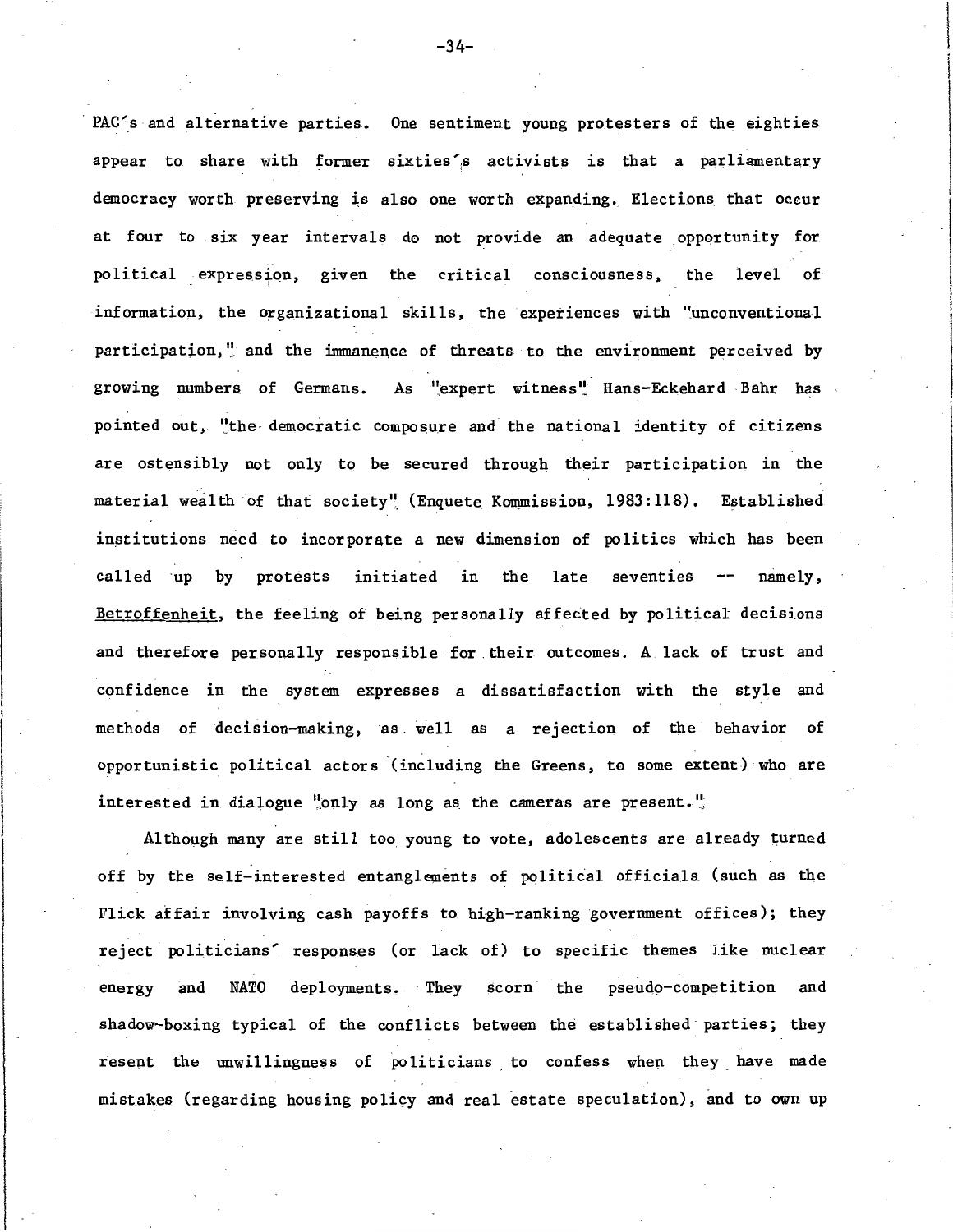to their dependence on major economic interests. Equally serious are the charges that elected officials refuse to listen to and learn from shifts in public opinion and the views of dissenting minorities -- for other than tactical purposes. Politicians are seen as reluctant to narrow the gap between themselves as "policy professionals" and citizens at the grassroots level. Dialogue is defined by authorities in a way that fails to recognize the validity of the other side's concerns: "the state talks, youth listens."

My participant observations of the protest scene in the Federal Republic lead me to concur with the findings of the various investigatory commissions: The lack of interest in politics among the young and the degree of distrust directed at politicians only will be resolved when the "skeptical generation". can be convinced that it has the chance  $-$  and the power  $-$  to shape its own future. At this point, a few additional state appropriations for affordable urban housing, job creation· programs, youth culture centers, along with a general amnesty for once-violent demonstrators and changes in the testing process for conscientious objectors, will not suffice to ensure a positive identification with the system. But neither will integration efforts succeed without these measures. Youth is tired of being presented to itself through the media as a pathological subculture that exists outside of society. The real question is not whether post-adolescents are "dropping out," but whether or not they will be permitted to find space for alternative lifestyles within the existing sociopolitical framework.

As Joseph Huber testified during the Bundestag hearings, the founders of the Federal Republic created a pluralist society, and now they need to live with it. Protest should not be viewed as something to be stamped out, but should be interpreted as a warning signal and self-correcting device essential to the preservation and revitalization of democracy (Enquete Kommission,

 $-35-$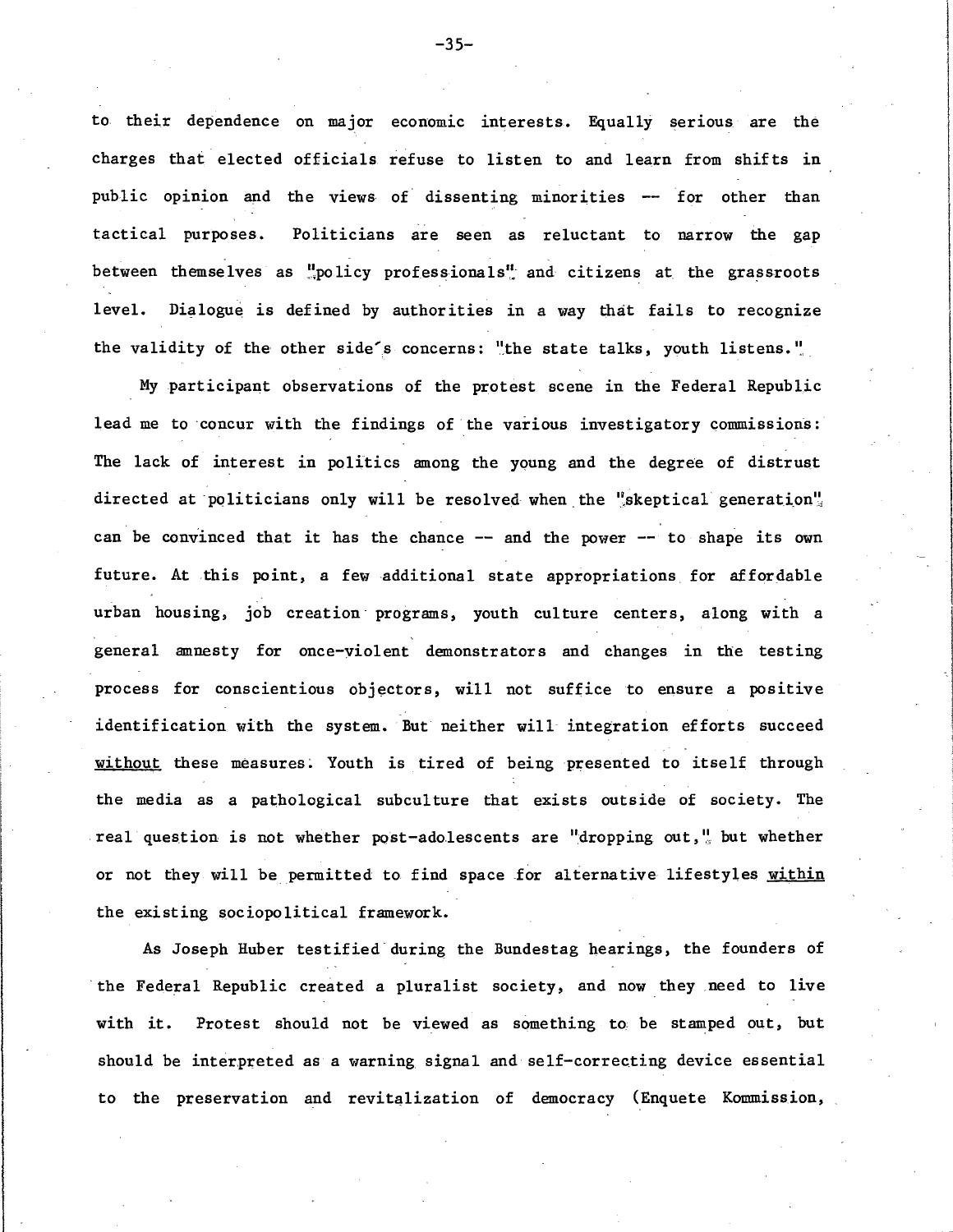1983:269; Huber, 1982). It becomes the state's responsibility to find a way for the generations to live side by side in mutual respect, not one at the expense or exclusion of the other.

The key to bridging the gap between the individual generations "is not adaptation, but the exchange of experiences, the mutual ability to learn<sup>"</sup> (Hermann Glaser, Enquete Kommission, 1983:315). The generation currently holding the reigns of political and economic power in the Federal Republic still has the Great Depression, the Nazi seizure of power, defeat and reconstruction as its primary points of reference (Burger, 1983) -- and thinks of itself in "postwar" terms. Forty years after the collapse of National Socialism, youth are beginning to see themselves as another "prewar" generation, a condition they have in common with their counterparts at the beginning of the century. Insecurity led the Wandervogel and Bunde elements to reject the principles of democracy spelled out for the first time in the Weimar Constitution. Among youth protesters of the eighties, insecurity has evoked demands for self-determination and the concretization of democratic rights that have been outlined a second time in the Basic Law. One would hope that by now, the experiences with the latter would have begun to supercede the memories of that earlier, unsuccessful democratic experiment.

Political culture in the Federal Republic has undergone a significant transformation since 1945, as evidenced by the final, official word on the subject of youth protest articulated by the Inquiry Commission in 1983:

The real issue is how to confront in an open, non-violent and non-prejudicial manner [the themes] formulated by the protest movement. What we should require ourselves to do in this confrontation is to open our eyes, our ears and perhaps even our hearts (Gerhard Schroder, Enquete Kommission, 1983:457).

 $-36-$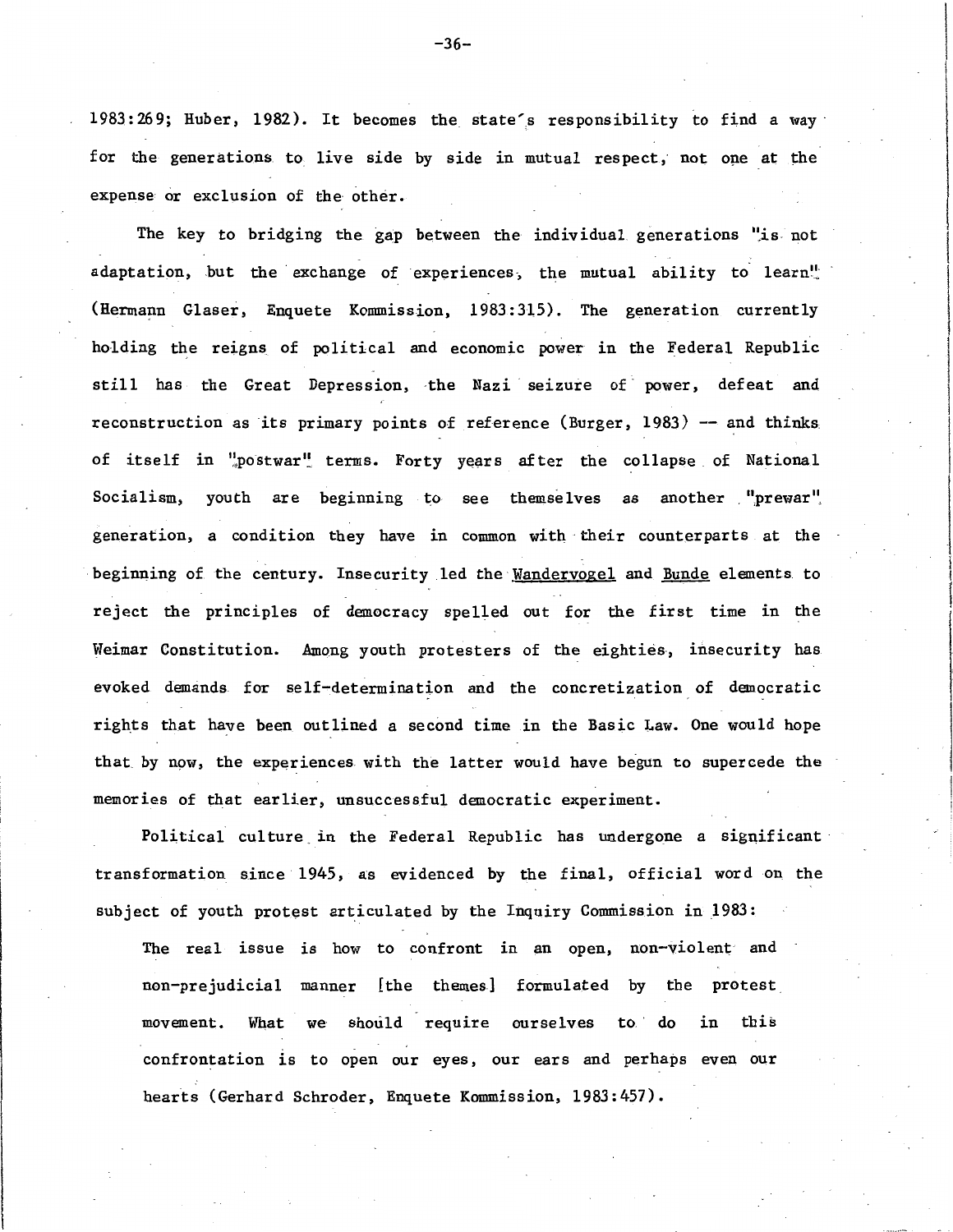No Bundestag vote on the final report was recorded. As of 1984, no far-reaching political actions with regard to its specific recommendations have been undertaken. One wonders how long it will be before the next alarm is sounded in the form of a new youth movement.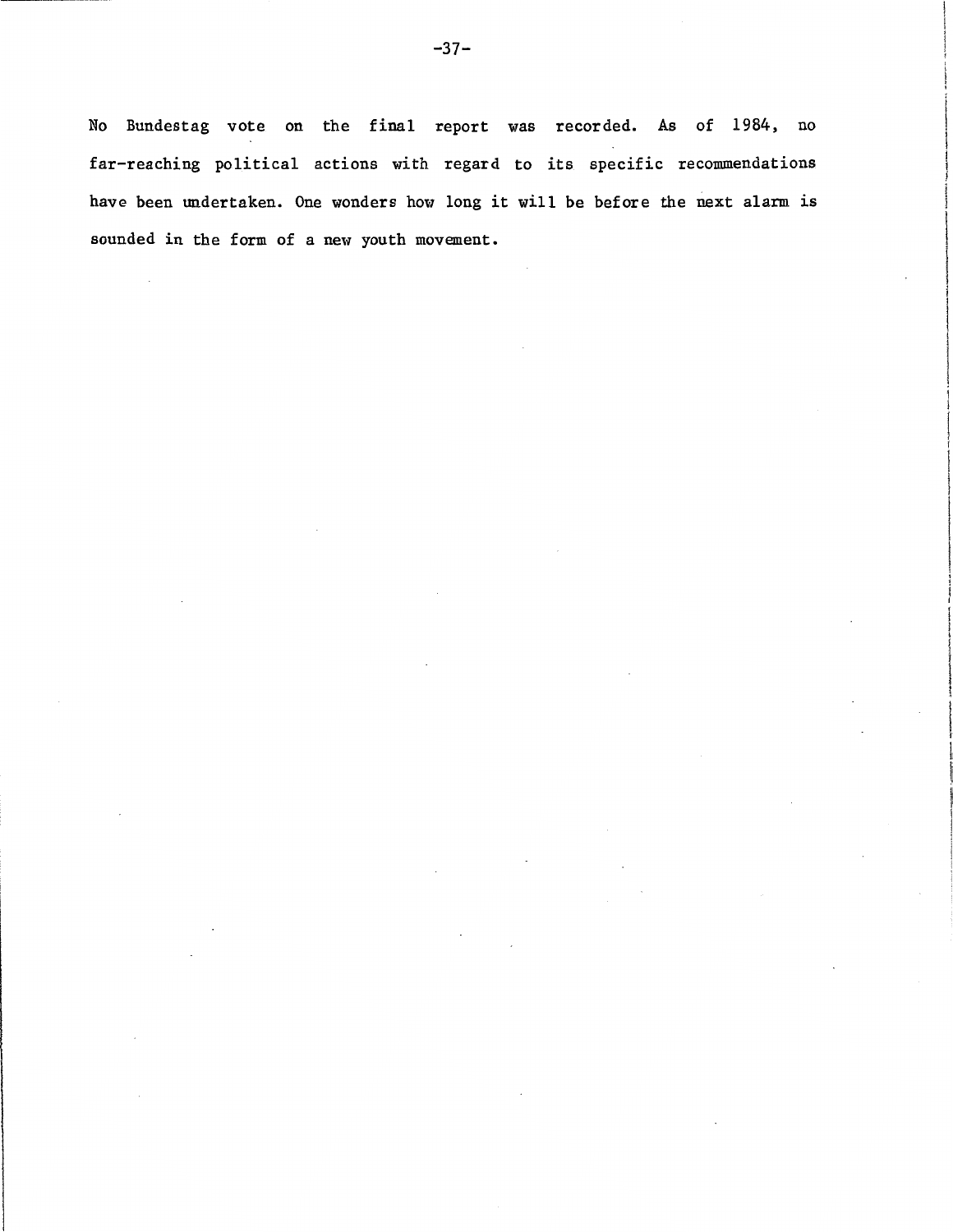REFERENCES

Appuhn, Klaus D. 1982 Graffiti - Kunst auf Mauern. Dortmund: Harenberg. Aust, Stefan and Sabine Rosenbladt (Hrsg.) 1981 Hausbesetzer - Wofur Sie Kampfen, Wie Sie Leben und Wie Sie Leben Wollen, Hamburg: Hoffmann und Campe. Berger, Herbert, Peter C. Hexel and Helga Nowotny 1982 1 'Suche nach Sinn - 'Jugendreligion' als Reaktion auf die gesellschaftliche Produktion von Leere. <sup>u</sup> Pp. 134-164 in Uwe Schlicht (Hrsg.), Trotz und Traume - Jugend lehnt sich auf, Berlin: Severin und Siedler. Blohm, Erich \_ 1979 Hitlerjugend - Soziale Tatgemeinschaft. Vlotho/Weser: Verlag fur -Volkstum und Zeitgeschichtsforschung. .Bodenschatz, Harald, Volker Heise and Jochen Korfmacher 1983, Schluss mit der Zerstorung? Stadterneuerung und stadtische Opposition in West-Berlin, Amsterdam und London. Giessen: Anabas. Brunsten, Manfred and Peter Malinowski (Hrsg.) 1983 Jugend - Ein Soziales Problem? Opladen: Westdeutscher Verlag. Buscher, Wolfgang, Peter Wensierski and Klaus Wolschner 1981 Friedensbewegung-in der DDR, Texte 1978-1982, Hattingen: Edition Transit. Bundesministerium fur Jugend, Familie und Gesundheit (Hrsg.) 1981 1 "Zur aktuellen Situation der Jugend in der Bundesrepublik Deutschland. ''. Ausserschulische Bildung, 2/ 1981. Burger, Horst 1983 Warum warst Du in der Hitlerjugend?\_ Vier Fragen an Meinen Vater, Reinbeck bei Hamburg: Rowohlt. Dorre, Klaus and Paul Schafer 1982 In den Strassen steigt \_das Fieber. Jugend In Der BRD. Koln: Pahl-Rugenstein. Eidgenossische Kommission fur Jugendfragen (Hrsg.) 1981 Thesen zu den Jugendunruhen 1980. Berlin: (Sonderdruck) Landeszentrale fur Politische Bildungsarbeit., 1982 Stichworte zum Dialog mit der Jugend, Bern: Bundesamt fur Kulturpflege, September. Enquete Kommission (Hrsg.) 1983 Jugendprotest\_im Demokratischen Staat. Bericht und Arbeitsmaterialien der Enquete-Kommission des Deutschen Bundestages, Bonn: Bundeszentrale fur Politische Bildung.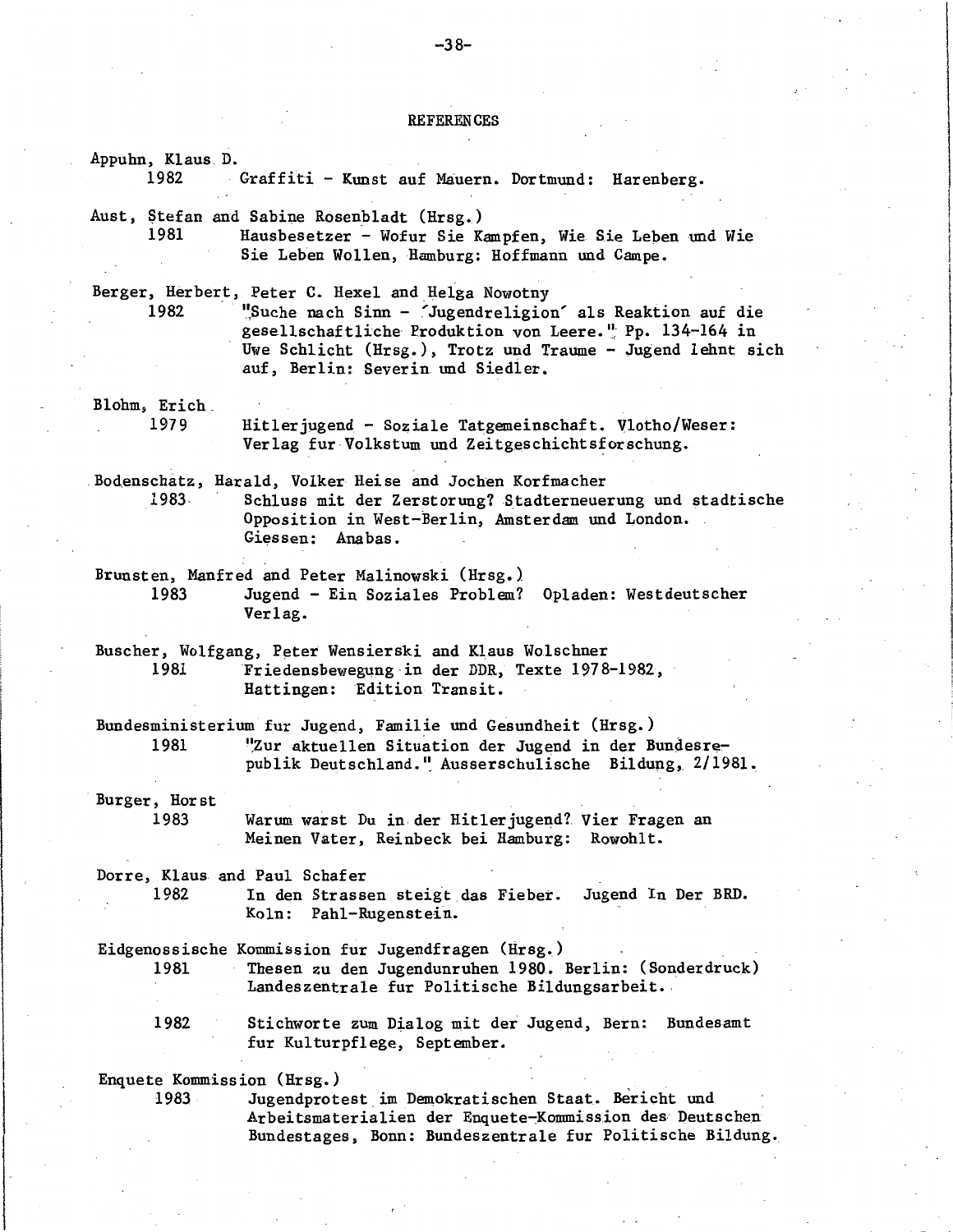Friedrich Ebert Stiftung (Hrsg.)<br>1982 - Jugendprotest Jugendprotest '81. Analyse, Bewertung Und Folgen fur Gesellschaftliches Handeln In Berlin, Berlin: Konitzers. Giesecke, Hermann 1981 Vom Wandervogel bis zur Hitlerjugend - Jugendarbeit zwischen Politik und Padagogik, Munchen: Juventa. Hall, Stuart and Tony Jefferson Resistance Through Rituals - Youth Subcultures in Postwar Britain, London: Hutchinson. Haller, Michael· (Hrsg • .) 1981 Aussteigen oder Rebellieren - Jugendliche gegen Staat und Gesellschaft. Reinbeck bei Hamburg: Rowohlt. Hau, Willi (Hrsg.) 1982 · Es Wird Zeit, Dass Wir Lieben, Sponti-Spruche No. 2. Frankfurt a.M.: Eichhorn. Heckmann, Wolfgang 1982 11, Jugendliche im Taumel vom Suchen zum Fliehen. Drogenabhangige und ihre 'Scene'," Pp. 165-189 in Uwe Schlicht (Hrsg.), Trotz Und Traume, op. cit. Howald, Regula, Rolf Salzmann and Peter Scheucher 1981 Die Angst der Machtigen vor der Autonomie, Aufgezeigt am Beispiel Zurich. Horgen: Gegen Verlag. Huber, Joseph 1982 <sup>1</sup>Stellungnahme fur die Enquete-Kommission Jugendprotest im demokratischen Staat<sup>.."</sup> Pp. 190-194 in Hans-Eckehard Bahr (Hrsg.), Wissen wofur man lebt. Jugendpratest, Aufbruch in eine veranderte Zukunft, Munchen: Kindler. Infratest Wissenschaftsforschung (Hrsg.)<br>1980 - Politischer Protest in der Bundesrepublik Deutschland Beitrage zur sozialempirischen Untersuchung des Extremismus. Stuttgart/Berlin: Kohlhammer. Jugendwerk der Deutschen Shell (Hrsg.) 1981 Jugend 81. Lebensentwurfe, Alltagskulturen, Zukunftsbilder. Kneip, Rudolf 1974 Koch, H. W. 1981 Laqueur, Walter 1962 Hamburg: JDS. Jugend in der Weimarer Zeit - Handbuch der Jugendverbande 1919-1938, Frankfurt, a.M.: DIPA. Hitlerjugend, Munchen: Moewig. Young Germany - A History of the German Youth Movement. New York: Basic Books.